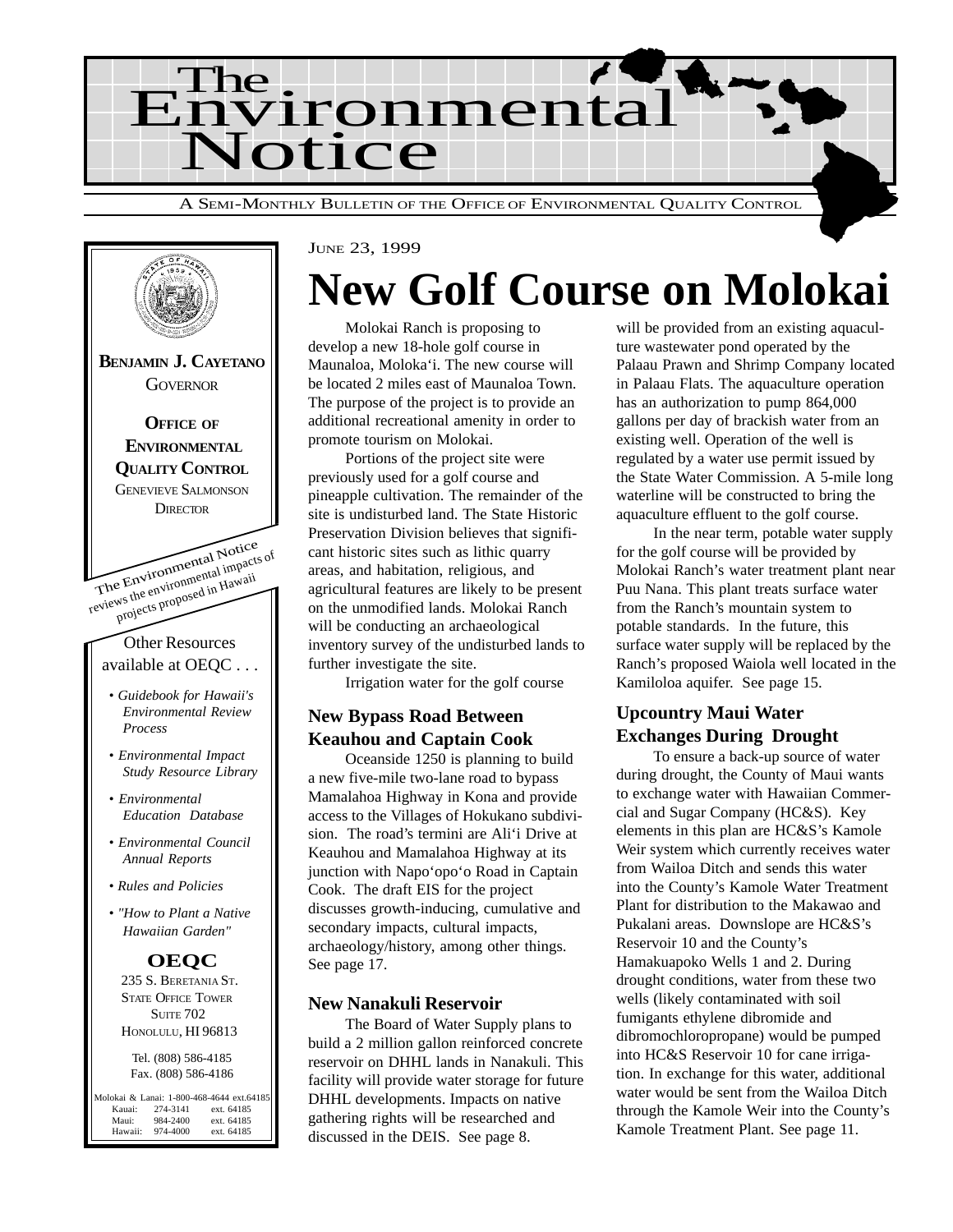# Table of Contents

#### JUNE 23, 1999

#### 1 **Oahu Notices**

| <b>Draft Environmental Assessments</b>                           |  |
|------------------------------------------------------------------|--|
|                                                                  |  |
| (2) Hawaiian Cement Terminal at Kalaeloa/Barbers Point Harbor  3 |  |
| (3) Honouliuli Wastewater Reclamation Project  4                 |  |
|                                                                  |  |
|                                                                  |  |
| <b>Final Environmental Assessments (FONSI)</b>                   |  |
|                                                                  |  |
|                                                                  |  |
| (8) Wahiawa Wastewater Treatment Plant Modifications 7           |  |
| <b>Environmental Impact Statement Preparation Notices</b>        |  |
|                                                                  |  |
| <b>Draft Environmental Impact Statements</b>                     |  |
| (10) Koko Head Regional Park and Nature Preserve 8               |  |
| <b>National Environmental Policy Act (NEPA)</b>                  |  |
| (11) Oahu Proposed Forest National Wildlife Refuge (Draft EA)  9 |  |
| <b>Previously Published Projects Pending Public Comments</b>     |  |
|                                                                  |  |
| <b>Acceptance Notices (FEIS)</b>                                 |  |

#### 3 **[Maui Notices](#page-10-0)**

#### **Draft Environmental Assessments**

| (1) Hamakuapoko Wells No. 1 & 2 Drought Emergency Installations 11 |  |
|--------------------------------------------------------------------|--|
|                                                                    |  |
|                                                                    |  |
| <b>Final Environmental Assessments (FONSI)</b>                     |  |
|                                                                    |  |
|                                                                    |  |
| <b>Previously Published Projects Pending Public Comments</b>       |  |
|                                                                    |  |
|                                                                    |  |

Pua`ena Campgrounds ..................................................................... 10

#### 2 **Molokai Notices**

| <b>Draft Environmental Assessments</b> |  |
|----------------------------------------|--|
|                                        |  |

#### 6 **[Hawaii Notices](#page-15-0)**

#### **Final Environmental Assessments (FONSI)**

| (1) North Hawaii Community Hospital Emergency Vehicle |  |
|-------------------------------------------------------|--|
|                                                       |  |

#### **Draft Environmental Impact Statements**

#### **Previously Published Projects Pending Public Comments**

#### 7 **Kauai Notices**

#### **Draft Environmental Assessments**

| <b>Previously Published Projects Pending Public Comments</b> |  |
|--------------------------------------------------------------|--|
|                                                              |  |
| Final Environmental Assessments (FONSI)                      |  |
|                                                              |  |
| (1) Kauai Main Police Facility/Emergency Operating Center/   |  |

| i reviously a uniisheu a rojects a enumg a uniit Comments |  |
|-----------------------------------------------------------|--|
|                                                           |  |

#### s **[Shoreline Notices](#page-19-0)**

#### p **[Conservation District Notices](#page-21-0)**

#### G **Alien Species Permits**

| Chromophyte, CCMP1144, and Ostreococcus taurilmportation  22 |
|--------------------------------------------------------------|
| Restrict Movement of Hosts Known to Spread the Red           |
|                                                              |

#### V **Pollution Control Permits**

|--|

#### ^ **Coastal Zone News**

| (1) Regulatory Adjustments to the Fishery Management Plan for the |  |
|-------------------------------------------------------------------|--|
|                                                                   |  |
|                                                                   |  |
| (3) USS Arizona Memorial Visitor Center Shoreline Stabilization   |  |
|                                                                   |  |
| Marine and Coastal Zone Management Advisory Group  24             |  |

#### S **Federal Notices**

| Handbook on Endangered Species Consultations Issued  25 |  |
|---------------------------------------------------------|--|
|                                                         |  |
|                                                         |  |
| Western Pacific Fishery Management Council Meetings  25 |  |
|                                                         |  |
|                                                         |  |
| Radio Broadcasting Services for Various Communities  25 |  |
|                                                         |  |

#### C **Announcements**

Upcoming ATOC Public Information and EIS Scoping Meetings....... 19

*OEQC intends to make the information in this bulletin accessible to everyone. Individuals that require this material in a different format (such as large type or braille), should contact our office for assistance.* [\(2\) Mamalahoa Highway Bypass Road](#page-16-0) .............................................. 17

#### **The Environmental Notice Office of Environmental Quality Control Page 2**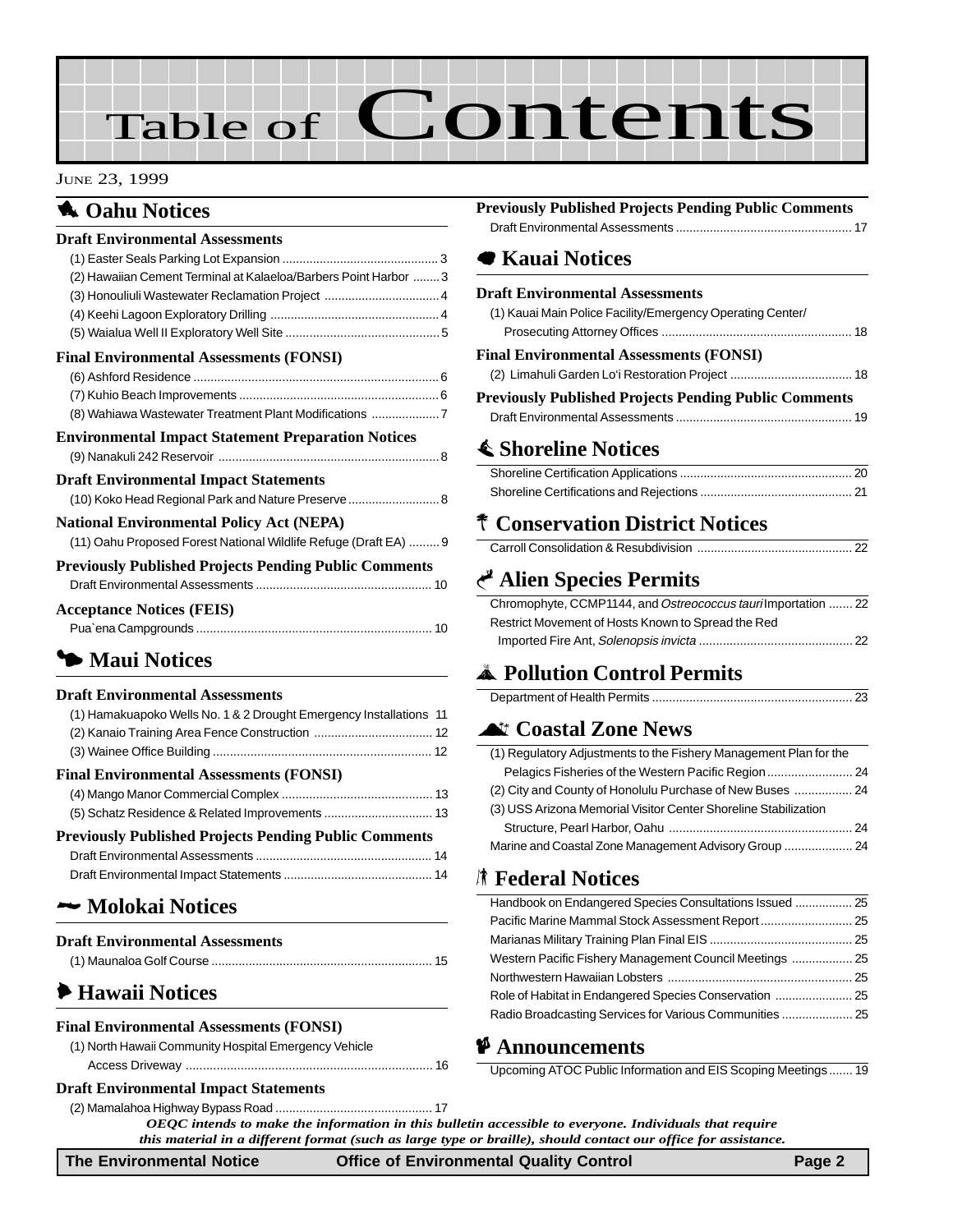JUNE 23, 1999

**10**

**Oahu Notices**

**7**

**6**

#### <span id="page-2-0"></span>**Draft Environmental Assessments**

#### 1 **(1) Easter Seals Parking Lot Expansion**

| District:                         | Honolulu                                 |
|-----------------------------------|------------------------------------------|
| TMK:                              | 2-1-38: portion Alapai Street            |
| Applicant:                        | 9<br>Department of Land and Natural      |
|                                   | Resources, Land Division                 |
|                                   | P.O. Box 621                             |
|                                   | Honolulu, Hawaii 96809                   |
|                                   | Contact: Charlene Unoki (587-0456)       |
| <b>Approving Agency/Accepting</b> |                                          |
| <b>Authority:</b>                 | Same as above.                           |
| <b>Consultant:</b>                | Wilson Okamoto & Associates, Inc.        |
|                                   | 1907 South Beretania Street, Suite 400   |
|                                   | Honolulu, Hawaii 96826                   |
|                                   | Contact: Earl Matsukawa (946-2277)       |
| <b>Public Comment</b>             |                                          |
| <b>Deadline:</b>                  | July 23, 1999                            |
| Status:                           | DEA First Notice pending public comment. |
|                                   | Address comments to the applicant with   |
|                                   | copies to the consultant and OEQC.       |

#### **Permits**

**Required**: CUP-minor, grading, excavation, building

The State of Hawaii Department of Land and Natural Resources (DLNR) Land Division proposes to lease State property for expansion of the existing parking lot at the Easter Seals Hawaii facility located at 710 Green Street in Honolulu, Island of Oahu. The proposed parking lot expansion will be developed by Easter Seals Hawaii.

The proposed project will provide up to six (6) asphaltpaved parking stalls in addition to the existing eight (8) stalls at the facility. The facility currently houses the Sultan School, a Youth Services Program (Teen Program) and administrative offices. The proposed parking expansion will extend into an approximately 1,800 square-foot portion of the adjacent Alapai Street right-of-way which is impassable to vehicular traffic. Easter Seals Hawaii will enter into a lease with the State of Hawaii for use of this portion of Alapai Street.

No significant impacts are anticipated from the construction and operation of the proposed project.

#### 1 **(2) Hawaiian Cement Terminal at Kalaeloa/Barbers Point Harbor**

**4**

**3**

**8**

**11**

 $2 - 4 - 1$ 

**5**

| District:                         | Ewa                                   |
|-----------------------------------|---------------------------------------|
| TMK:                              | $9 - 1 - 14:24$                       |
| Applicant:                        | Hawaiian Cement                       |
|                                   | 91-055 Kaomi Loop                     |
|                                   | Kapolei, Hawaii 96707                 |
|                                   | Contact: Dane Wurlitzer (673-4200)    |
| <b>Approving Agency/Accepting</b> |                                       |
| <b>Authority:</b>                 | Department of Transportation          |
|                                   | <b>Harbors Division</b>               |
|                                   | 79 S. Nimitz Highway                  |
|                                   | Honolulu Hawaii 96813                 |
|                                   | Contact: Glenn Soma (587-2503)        |
| Consultant:                       | Parsons Brinckerhoff Quade & Douglas, |
|                                   | Inc.                                  |
|                                   | Pacific Tower, Suite 3000             |
|                                   | 1001 Bishop Street                    |
|                                   | Honolulu, Hawaii 96813                |
|                                   | Contact: David Atkin (531-7094)       |
| <b>Public Comment</b>             |                                       |
| <b>Deadline:</b>                  | July 23, 1999                         |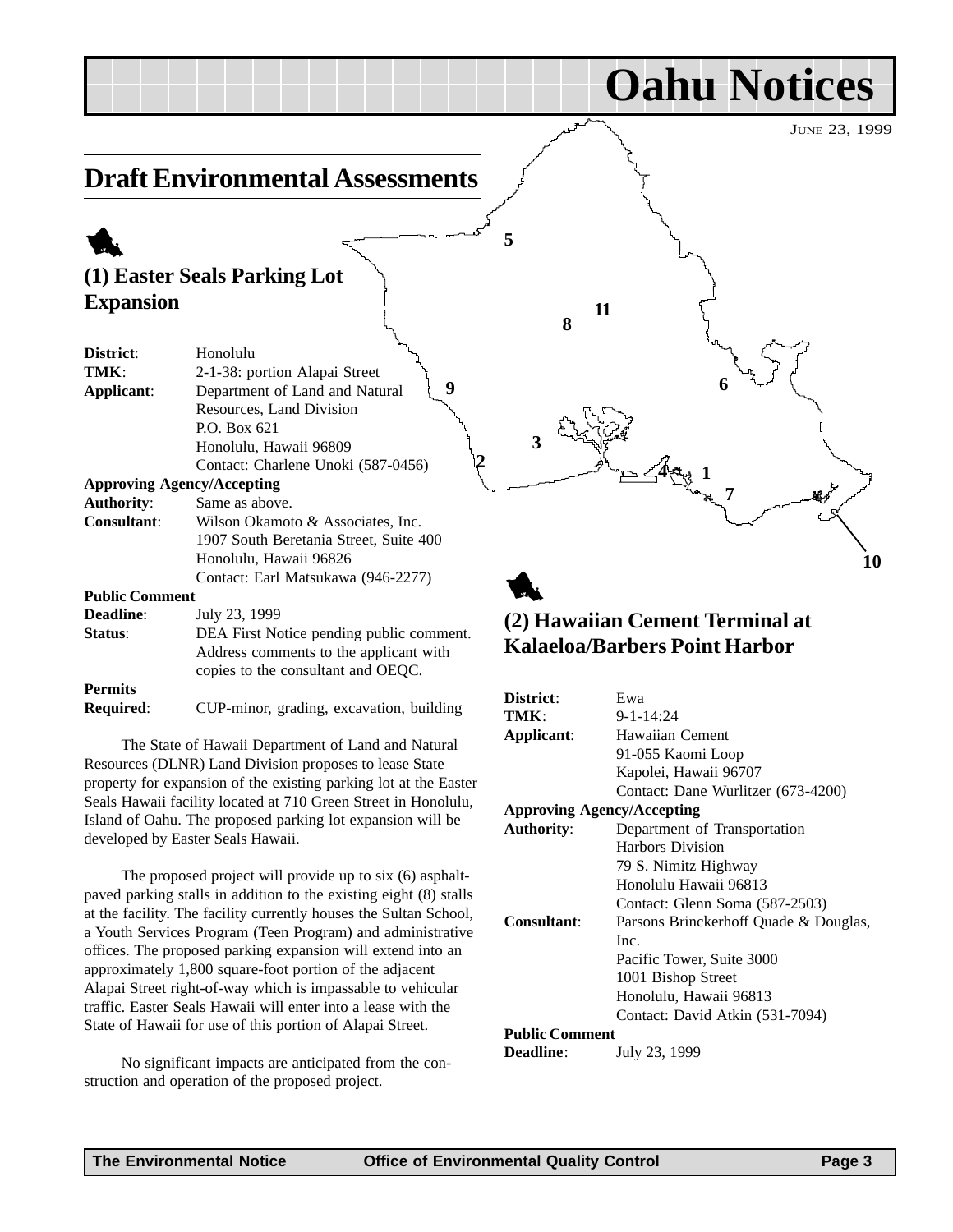## <span id="page-3-0"></span>**Oahu Notices**

#### JUNE 23, 1999

| Status:          | DEA First Notice pending public comment.<br>Address comments to the applicant with |
|------------------|------------------------------------------------------------------------------------|
|                  | copies to the approving agency or accepting                                        |
|                  | authority, the consultant and OEQC.                                                |
| <b>Permits</b>   | SMA use, zoning height variance, non-                                              |
| <b>Required:</b> | cover source for air emissions                                                     |

Hawaiian Cement is proposing to construct and operate a cement import and transshipment terminal at Kalaeloa/ Barbers Point Harbor, Oahu, Hawaii. This facility will replace Hawaiian Cement's existing clinker grinding, storage, and distribution facility at Campbell Industrial Park. In addition, existing clinker and gypsum unloading activities at the harbor will no longer be conducted.

The terminal site will on be a leased parcel almost four acres in size set back approximately 400 feet from the future Pier P-7. The property is owned by the State of Hawaii Department of Transportation, Harbors Division (HDOT). The major structures and equipment of the terminal include: rail- or tire-mounted, travelling pneumatic ship unloader; two 30,000-ton-capacity storage domes; truck loadout station; barge loadout station; warehouse for cement bagging and palletizing; 5000 ton storage silo for blending operations; and an administrative office.

Although the harbor basin has recently been expanded by a section 600 feet by 1,100 feet, construction of the piers for this expanded section has not been initiated. Therefore, the travelling cement unloader will be initially stationed at the existing Pier P-6, but later moved to Pier P-7 when completed by HDOT.

The import vessels would range from 35,000 to 40,000 deadweight tons, and are projected to call about once per month and spend seven to eight days in port. Up to 50 loaded bulk cement trucks (30 to 35 average) will be dispatched from the terminal daily. Interisland cement barge operations will continue at Pier P-6 where Hawaiian Cement will continue to use the existing pneumatic loader and cement storage silo. Hawaiian Cement's barge, *Punapau*, will be loaded at the terminal about once a week, depending on market conditions. Bagging and palletizing of cement will be done as needed.

### 1

#### **(3) Honouliuli Wastewater Reclamation Project**

| <b>District</b> : | Ewa            |
|-------------------|----------------|
| TMK:              | $9 - 1 - 13:7$ |

| Applicant:                        | U.S. Filter Corporation                     |
|-----------------------------------|---------------------------------------------|
|                                   | 2300 Contra Costa Boulevard, Suite 470      |
|                                   | Pleasant Hill, California 94523             |
|                                   | Contact: Mike Street (381-2530)             |
| <b>Approving Agency/Accepting</b> |                                             |
| <b>Authority:</b>                 | City and County of Honolulu                 |
|                                   | Department of Planning and Permitting       |
|                                   | 650 South King Street, 7th Floor            |
|                                   | Honolulu, Hawaii 96813                      |
|                                   | Contact: Dana Teramoto (523-4648)           |
| <b>Consultant:</b>                | Analytical Planning Consultants, Inc.       |
|                                   | 928 Nuuanu Avenue, Suite 502                |
|                                   | Honolulu, Hawaii 96817                      |
|                                   | Contact: Donald Clegg (536-5695)            |
| <b>Public Comment</b>             |                                             |
| <b>Deadline:</b>                  | July 23, 1999                               |
| Status:                           | DEA First Notice pending public comment.    |
|                                   | Address comments to the applicant with      |
|                                   | copies to the approving agency or accepting |
|                                   | authority, the consultant and OEQC.         |
| <b>Permits</b>                    | Building, grubbing/grading, sewer connec    |
| Required:                         | tion, historic site review, NPDES           |
|                                   |                                             |

The U.S. Filter Corporation is proposing to construct a 12 million gallon per day (mgd) wastewater reclamation plant. The plant will treat wastewater from the Honouliuli Wastewater Treatment Plant and produce two levels of reclaimed water. One of the levels of reclaimed water will meet standards for the R1 (tertiary) level as defined by the State of Hawaii, Department of Health Reuse Guidelines. The other level of water will be treated through a Reverse Osmosis (RO) process to meet industrial requirements.

Ten million gallons of R1 water will be used for nonpotable water uses, such as golf courses and public landscaping for residential subdivisions. Two million gallons of RO water will be used by industrial users in Campbell Industrial Park.

The distribution system will consist of approximately 27,000 linear feet of pipe for the R1 system and approximately 25,000 linear feet of pipe for the RO distribution system, which will run to Campbell Industrial Park. All pipes will be placed underground.



#### **(4) Keehi Lagoon Exploratory Drilling**

| District: | Hono |
|-----------|------|
| TMK:      | N/A  |

**District**: Honolulu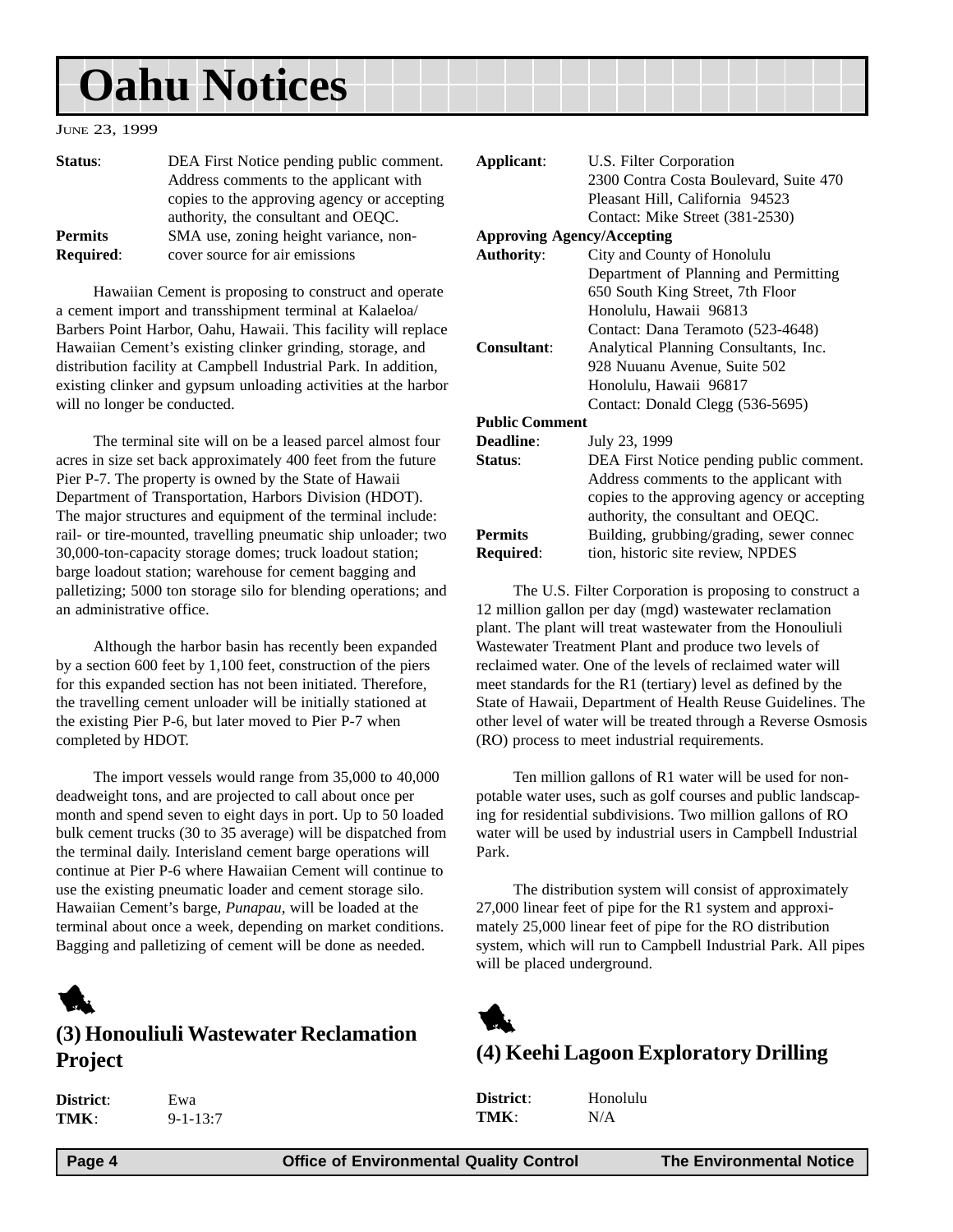<span id="page-4-0"></span>

JUNE 23, 1999

| Applicant:                        | Hawaii Fueling Facilities Corporation       |
|-----------------------------------|---------------------------------------------|
|                                   | 300 Rodgers Boulevard                       |
|                                   | Honolulu, Hawaii 96819                      |
|                                   | Contact: John Thatcher (836-1960)           |
| <b>Approving Agency/Accepting</b> |                                             |
| <b>Authority:</b>                 | Department of Land and Natural Resources    |
|                                   | Office of Conservation and Environmental    |
|                                   | Affairs                                     |
|                                   | 1151 Punchbowl Street, Room 131             |
|                                   | Honolulu, Hawaii 96813                      |
|                                   | Contact: Sam Lemmo (587-0377)               |
| <b>Consultant:</b>                | URS Greiner Woodward Clyde                  |
|                                   | 1144 Tenth Avenue, Suite 200                |
|                                   | Honolulu, Hawaii 96816                      |
|                                   | Contact: James Kwong (737-5300)             |
| <b>Public Comment</b>             |                                             |
| <b>Deadline:</b>                  | July 23, 1999                               |
| Status:                           | DEA First Notice pending public comment.    |
|                                   | Address comments to the applicant with      |
|                                   | copies to the approving agency or accepting |
|                                   | authority, the consultant and OEQC.         |
| <b>Permits</b>                    |                                             |
| Required:                         | <b>Conservation District Use permit</b>     |
|                                   |                                             |

There is currently a 15-foot wide, approximately 4,000 foot long, pipeline easement in Keehi Lagoon that extends from Sand Island to the Honolulu International Airport. HFFC, Chevron, and Tesoro currently own and operate jet fuel oil pipelines located within the easement. The purpose of this project is to evaluate the feasibility of installing a 10-inch diameter, approximately 5,000-foot long, jet fuel oil (kerosene) pipeline using trenchless horizontal directional drilling methods. The new pipeline will replace two existing HFFC 6 inch diameter pipelines.

Using a barge-mounted drill rig, two overwater exploratory borings will be drilled to depths of approximately 50 to 100 feet below the mudline, an elevation of -120 feet below msl. The borings will be drilled using a 4-inch diameter steel casing and a 3-inch diameter wireline casing system so that the water used during drilling and sampling will return from inside the casing directly back to the barge. Baffled sediment tanks on the barge will filter the drilling water. Drilling water will return to the cased drill hole, while the sediment will be collected and properly disposed of on-land.

The drilling is planned in areas that have been formerly dredged during the construction of the nearby seaplane runway, and installation of the existing pipelines. No adverse environmental impacts are expected to occur as a result of this geotechnical exploration. It is determined that the

proposed project will not significantly impact the environment. Therefore, a Negative Declaration and a FONSI is determined, and an EIS is not required for this project.



#### **(5) Waialua Well II Exploratory Well Site**

| Waialua                                     |
|---------------------------------------------|
|                                             |
| 6-5-01:por. 02                              |
| City and County of Honolulu                 |
| Board of Water Supply                       |
| 630 South Beretania Street                  |
| Honolulu, Hawaii 96843                      |
| Contact: Barry Usagawa (527-5235)           |
| <b>Approving Agency/Accepting</b>           |
| City and County of Honolulu                 |
| Board of Water Supply                       |
| 630 South Beretania Street                  |
| Honolulu, Hawaii 96843                      |
| Contact: Clifford Jamile (527-6180)         |
| Wilson Okamoto & Associates, Inc.           |
| 1907 South Beretania Street, Suite 400      |
| Honolulu, Hawaii 96826                      |
| Contact: Earl Matsukawa (946-2277)          |
| <b>Public Comment</b>                       |
| July 23, 1999                               |
| DEA First Notice pending public comment.    |
| Address comments to the applicant with      |
| copies to the approving agency or accepting |
| authority, the consultant and OEQC.         |
|                                             |
| CWRM well construction, noise               |
|                                             |

The City and County of Honolulu Board of Water Supply (BWS) proposes to drill, case and test pump a single exploratory water well, located in the Kaheeka, Kemoo area of Waialua on the North Shore of Oahu. The project site is located at an elevation of approximately 220 feet above mean sea level about 500 feet north of Kaukonahua Road. The well site is situated on a .75-acre parcel, owned by Dole Food Company, Inc. that will be cleared to accommodate the well drilling, support equipment and necessary supplies. Once the area has been cleared, a single exploratory well will be drilled to an estimated depth of 350 feet. Test pumping will be conducted to determine the quality and quantity of water that can be produced. The proposed well is anticipated to yield about 1.5 million gallons of potable water per day.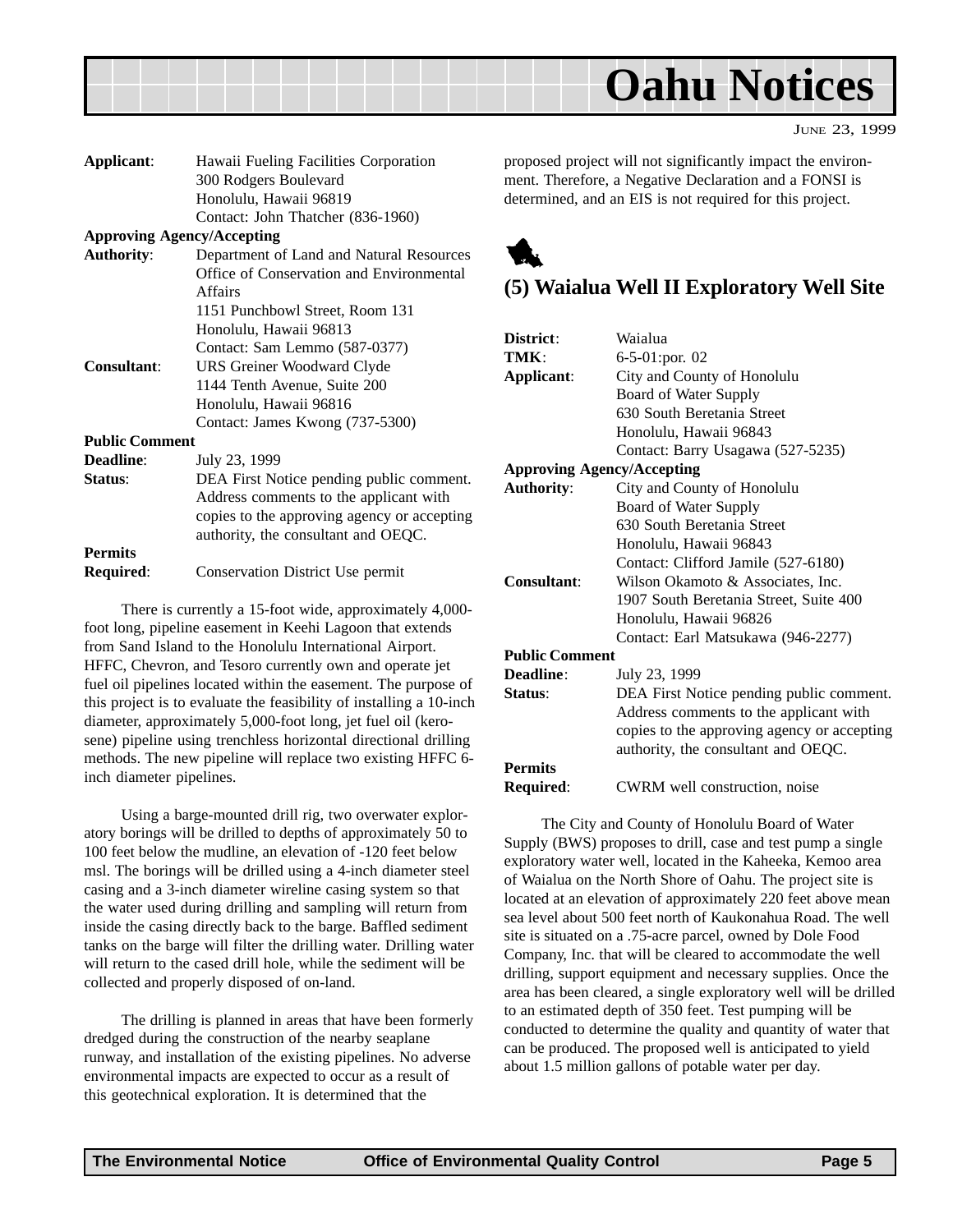# <span id="page-5-0"></span>**Oahu Notices**

JUNE 23, 1999

#### **Final Environmental Assessments/Findings of No Significant Impacts (FONSI)**

#### 1 **(6) Ashford Residence**

| District:                         | Koolaupoko                             |
|-----------------------------------|----------------------------------------|
| TMK:                              | $4-5-69$ : por. 1                      |
| Applicant:                        | Joan B. & Clinton R. Ashford           |
|                                   | P.O. Box 131                           |
|                                   | Honolulu, Hawaii 96810                 |
|                                   | Contact: Clinton Ashford (539-0411)    |
| <b>Approving Agency/Accepting</b> |                                        |
| <b>Authority:</b>                 | Land Use Commission                    |
|                                   | P.O. Box 2359                          |
|                                   | Honolulu, Hawaii 96804-2359            |
|                                   | Contact: Bert Saruwatari (587-3822)    |
| Consultant:                       | Helber Hastert & Fee, Planners         |
|                                   | 733 Bishop Street, Suite 2590          |
|                                   | Honolulu, Hawaii 96813                 |
|                                   | Contact: Gail Renard (545-2055)        |
| <b>Public Challenge</b>           |                                        |
| <b>Deadline:</b>                  | July 23, 1999                          |
| Status:                           | FEA/FONSI issued, project may proceed. |
| <b>Permits</b>                    |                                        |
| Required:                         | Zone change $(P1$ to R5)               |
|                                   |                                        |

The applicants are proposing reclassification of 0.215 acres of land (the "petition area"), located in Kaneohe, from the State Land Use Conservation District to the Urban District. The petition area is part of an 18,286-square foot legal lot owned by the applicants, consisting of about 8,936 square feet in the Urban District and 9,350 square feet in the Conservation District. The applicants constructed a singlefamily dwelling on the lot in 1965. The dwelling is situated partially within the petition area. Prior to construction, the applicants sought and received permission from the Department of Land and Natural Resources to put the petition area into residential use. The applicants have resided in the dwelling continuously since its construction.

The applicants desire to bring their residence into conformance with the State of Hawaii and City and County of Honolulu land use laws through the proposed reclassification and rezoning. The petition area is part of an established residential area, and is served by existing municipal utilities

and roadways. The applicants plan no further development of the property, and no improvements to existing utility and infrastructure systems are necessary. The property is located at 45-628 Halekou Place.



#### **(7) Kuhio Beach Improvements**

| District:                         | Honolulu                                       |  |
|-----------------------------------|------------------------------------------------|--|
| TMK:                              | $2 - 6 - 01$                                   |  |
| Applicant:                        | Department of Land and Natural Resources       |  |
|                                   | Division of Boating and Ocean Recreation       |  |
|                                   | 333 Oueen Street, Suite 300                    |  |
|                                   | Honolulu, Hawaii 96813                         |  |
|                                   | Contact: Manuel Emiliano (587-0122)            |  |
| <b>Approving Agency/Accepting</b> |                                                |  |
| <b>Authority:</b>                 | Same as above.                                 |  |
| Consultant:                       | Edward K. Noda and Associates, Inc.            |  |
|                                   | 615 Piikoi Street, Suite 300                   |  |
|                                   | Honolulu, Hawaii 96814                         |  |
|                                   | Contact: Elaine Tamaye $(591-8553 \times 204)$ |  |
| <b>Public Challenge</b>           |                                                |  |
| Deadline:                         | July 23, 1999                                  |  |
| Status:                           | FEA/FONSI issued, project may proceed.         |  |
| <b>Permits</b>                    | CDUA, Army (Sec. 404), Sec. 401 WQC,           |  |
| Required:                         | CZM consistency determination                  |  |
|                                   |                                                |  |

The proposed Kuhio Beach improvement project involves reconstruction of the offshore crib wall system and restoration and improvement of the beach area. Three sections of the wall will be reconstructed as breakwater segments using basalt stones in a rubblemound construction, similar to the wall segments that currently exist at the Ewa end of Kuhio Beach. Existing wall sections between the reconstructed breakwater segments will be removed to elevation -2 feet MLLW, which is the approximate depth of the seaward fronting reef. These gaps between the breakwater segments will be between 200 and 250 feet wide. The area of dry beach will more than double, from an existing area of a little over 1 acre to a new beach area of about 2.5 acres.

The restored and improved beach will have a top-ofbeach elevation of +6 feet MLLW, which is the approximate elevation of the existing dry beach area at the Ewa end near the banyan tree. The goal of the project is to maintain a dry beach width along the entire Kuhio Beach shoreline. The existing sand contained within the crib wall system will be used to re-shape the beach slope and additional sand will be placed to achieve the final beach configuration. Although the total quantity of additional sand required will depend on the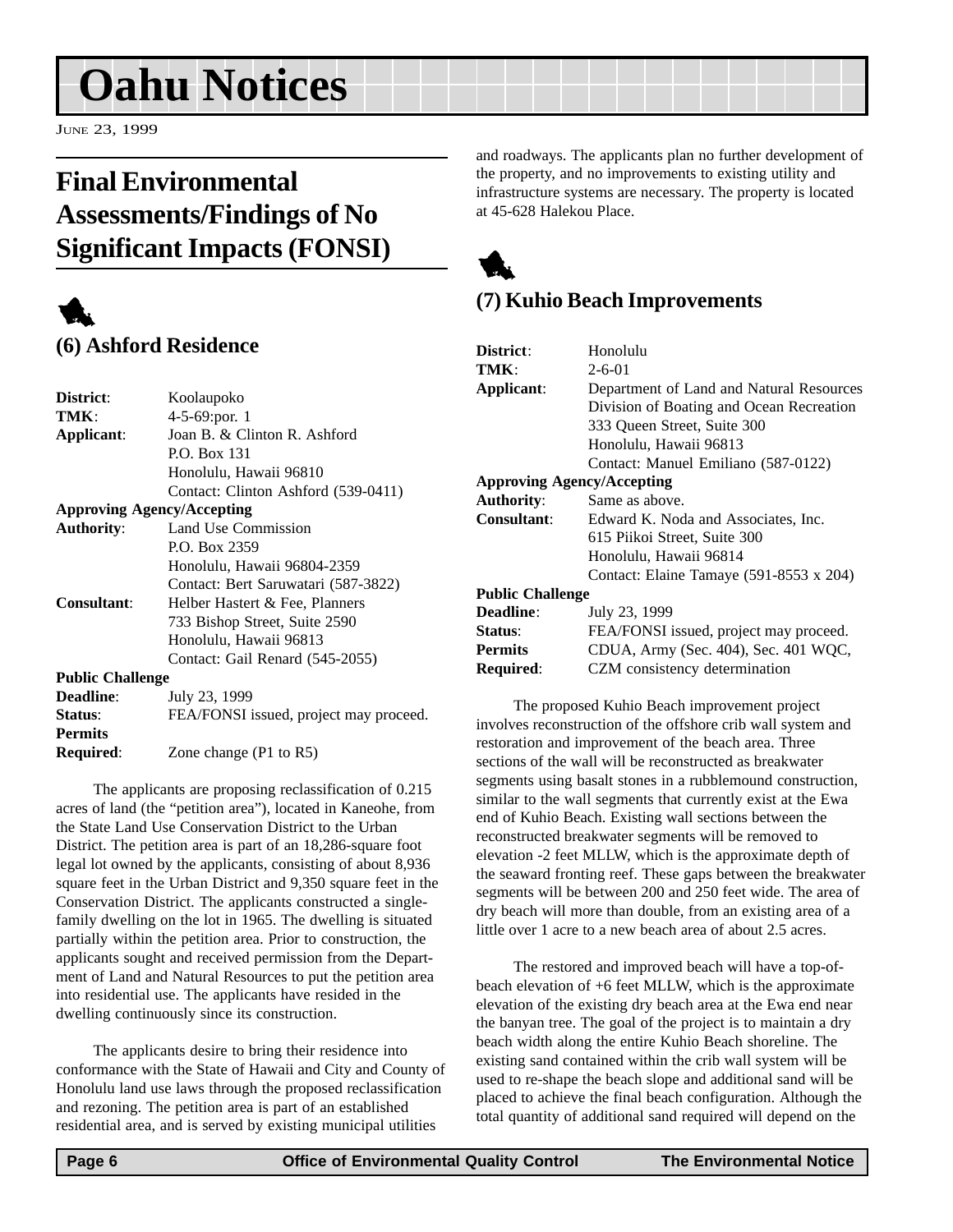<span id="page-6-0"></span>

JUNE 23, 1999

results of confirmation surveys to determine the existing sand quantity within the basins, it is presently estimated that approximately 10,000-20,000 cubic yards of additional sand may be required to achieve the desired beach configuration. The additional sand will be obtained from the nearshore deposits located directly offshore Kuhio Beach in shallow pockets on the reef platform. The sand is suitably coarse and of sufficient quantity for the project. The most cost-effective construction methodology is to dredge and pump sand from the nearshore deposits directly to the beach area within the Diamond Head basin. The existing crib wall will contain the discharged slurry. Reconstruction of the crib wall will be done after the sand pumping work.



#### **(8) Wahiawa Wastewater Treatment Plant Modifications & Outfall Adjustment**

| District:                         | Wahiawa                                      |
|-----------------------------------|----------------------------------------------|
| TMK:                              | Wahiawa WWTP: 7-3-07:02; Wahiawa             |
|                                   | Reservoir: 7-3-07:1; 7-1-01:por. 8, por. 20, |
|                                   | 21                                           |
| Applicant:                        | City and County of Honolulu                  |
|                                   | Department of Design and Construction        |
|                                   | 650 South King Street                        |
|                                   | Honolulu, Hawaii 96813                       |
|                                   | Contact: William Liu (527-6871)              |
| <b>Approving Agency/Accepting</b> |                                              |
| <b>Authority:</b>                 | Same as above.                               |
| Consultant:                       | Gerald Park Urban Planner (942-7484)         |
|                                   | 1400 Rycroft Street, Suite 876               |
|                                   | Honolulu, Hawaii 96814                       |
| <b>Public Challenge</b>           |                                              |
| Deadline:                         | July 23, 1999                                |
| Status:                           | FEA/FONSI issued, project may proceed.       |
| <b>Permits</b>                    | Department of the Army Permit for Activi     |
| Required:                         | ties in Waterways; Section 401 Water         |
|                                   | Quality Certification; Hawaii Coastal Zone   |
|                                   | Management Consistency Determination;        |
|                                   | Conservation District Use Application;       |
|                                   | Stream Channel Alteration Permit; NPDES;     |
|                                   | Effluent Discharge-Zone of Mixing;           |
|                                   | NPDES General Permits; Variance from         |
|                                   | Pollution Controls, Grubbing, Grading, and   |
|                                   | Stockpiling; Building Permit for Building,   |
|                                   | Electrical, Plumbing, Sidewalk/Driveway      |
|                                   | and Demolition Work; Construction            |
|                                   | Dewatering (Temporary); and Discharge of     |
|                                   | Waters.                                      |

The City and County of Honolulu proposes to modify wastewater treatment facilities at the Wahiawa Wastewater Treatment Plant located in Wahiawa, Oahu, Hawaii. The plant treats domestic wastewater collected within the towns of Wahiawa and Whitmore Village. The plant provides secondary treatment with an activated sludge process designed for an average dry weather flow of 2.5 mgd.

In March 1998, the City and County of Honolulu and the State of Hawaii signed a Consent Decree the objectives of which are to provide a long-term reliable solution for effluent disposal from the Wahiawa Wastewater Treatment Plant, to improve reservoir water quality, and to promote resource conservation through wastewater reclamation.

The City proposes to add filtration units, modify the existing disinfection unit process to produce R-1 water, and adjust the existing outfall to discharge at a deeper location in the reservoir. Other planned improvements will produce an upgraded secondary effluent for delivery to the effluent filters. Installing the deep outfall in the reservoir will not adversely affect underwater terrain except at the diffuser end of the outfall. The end of the outfall will be supported on piles and elevated above the bottom of the reservoir. Most of the outfall will be laid atop the sloping bank to minimize ground disturbance to the underwater landform.

Short-term construction impacts would temporarily affect air quality, noise, and traffic. Negligible impacts are anticipated on land use, fish assemblages in the reservoir, and public utilities. Significant long-term adverse impacts on the treatment plant and its unit processes are not anticipated.

The R-1 water to be produced by the Wahiawa WWTP is the highest quality of reclaimed water prescribed by State of Hawaii Department of Health reclamation guidelines. Modeling of effluent diversion to a deep water discharge and analysis of the effect of R-1 water on water quality parameters indicate that water quality will improve over time with the better treatment and deep water discharge. Improvement in water quality will be most evident in the surface waters of the reservoir and sediment quality of the bottom of the reservoir should improve.

Modifications to the treatment plant and adjustment of the outfall to a deeper location are scheduled to be completed by March, 2001.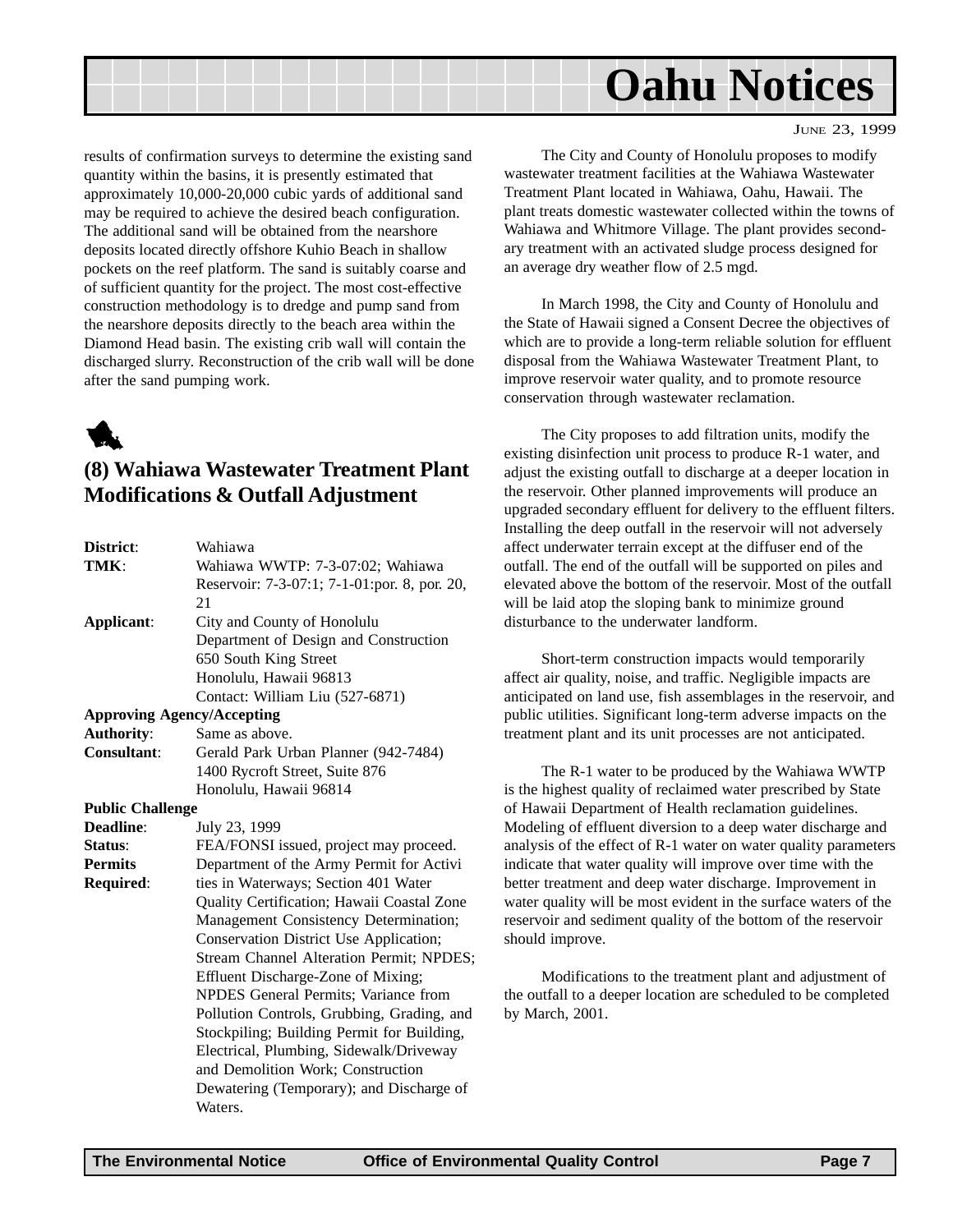# <span id="page-7-0"></span>**Oahu Notices**

JUNE 23, 1999

#### **Environmental Impact Statement Preparation Notices**



#### **(9) Nanakuli 242 Reservoir**

| District:             | Waianae                                     |
|-----------------------|---------------------------------------------|
| TMK:                  | $8 - 9 - 8:3$                               |
| Applicant:            | City and County of Honolulu                 |
|                       | Board of Water Supply                       |
|                       | 630 South Beretania Street                  |
|                       | Honolulu, Hawaii 96843                      |
|                       | Contact: Barry Usagawa (527-5235)           |
|                       | <b>Approving Agency/Accepting</b>           |
| <b>Authority:</b>     | Governor, State of Hawaii                   |
|                       | c/o Office of Environmental Quality Control |
|                       | 235 South Beretania Street, Suite 702       |
|                       | Honolulu, Hawaii 96813                      |
| Consultant:           | Shimabukuro, Endo & Yoshizaki, Inc.         |
|                       | 1126 12th Avenue, Room 309                  |
|                       | Honolulu, Hawaii 96816                      |
|                       | Contact: Conrad Higashionna (737-1875)      |
| <b>Public Comment</b> |                                             |
| Deadline:             | July 23, 1999                               |
| Status:               | EISPN First Notice pending public com-      |
|                       | ment. Address comments to the applicant     |
|                       | with copies to the approving agency or      |
|                       | accepting authority, the consultant and     |
|                       | OEQC.                                       |
| <b>Permits</b>        |                                             |
| Required:             | Noise, grading/grubbing, possible SCAP      |

The proposed action is to construct a 2 million gallon reservoir at the end of Maiaiholena Place in the upper Nanakuli Valley and a 20-inch transmission main from the reservoir to Farrington Highway. The purpose of the proposed action is to alleviate the existing potable water storage deficit in the Nanakuli low service area which primarily serves Hawaiian Home Lands. Additional storage will improve water system performance and reliability in meeting domestic and fire protection needs as well as provide greater flexibility in emergency situations. The proposed reservoir is located mauka of the residential subdivision. The circular reinforced concrete reservoir will have a diameter of approximately 107 feet and height of approximately 32 feet. The project site is approximately 1.5 acres. The 20-foot wide access road is 110 feet long from the project site to Maiaiholena Place. The proposed action will require acquisition of land from the Department of Hawaiian Home Lands.

Reservoir and transmission main construction is expected to begin in the year 2003 and last one year. The estimated cost for construction and land acquisition is \$11,090,000. Major short term impacts from construction include dust, noise, exhaust emissions, and traffic impacts. Construction will be in conformance to federal, state, and county rules to minimize the adverse impacts. Impacts to historic/archaeological sites, cultural sites, sensitive habitats, endangered flora and fauna are not expected due to the existing ranch use on the site. The reservoir is only visible along Maiaiholena Place. Visual mitigation include color blending and landscaped berms.

#### **Draft Environmental Impact Statements**



#### **(10) Koko Head Regional Park and Nature Preserve**

| District:                         | Honolulu                                |
|-----------------------------------|-----------------------------------------|
| TMK:                              | 3-9-12: 1, Por. 2, 4, 8, 10, 12, 14, 16 |
| Applicant:                        | City and County of Honolulu             |
|                                   | Department of Design and Construction   |
|                                   | 650 South King Street, 9th Floor        |
|                                   | Honolulu, Hawaii 96813                  |
|                                   | Contact: Jim Nakasone (527-6306)        |
| <b>Approving Agency/Accepting</b> |                                         |
| <b>Authority:</b>                 | City and County of Honolulu             |
|                                   | Department of Planning and Permitting   |
|                                   | 650 South King Street                   |
|                                   | Honolulu, Hawaii 96813                  |
|                                   | Contact: Gordon Wood (527-6073)         |
| <b>Consultant:</b>                | Group 70 International, Inc.            |
|                                   | 925 Bethel Street, 5th Floor            |
|                                   | Honolulu, Hawaii 96813                  |
|                                   | Contact: Ralph Portmore (523-5866)      |
| <b>Public Comment</b>             |                                         |
|                                   |                                         |

**Deadline**: *Extended to July 7, 1999*

The City and County of Honolulu Department of Design and Construction has **revised both its plans for this project and the comment period**.

#### Proposed Revisions to Project Scope

The proposed scope revisions involve only the deletion of several planned improvements. No substantive new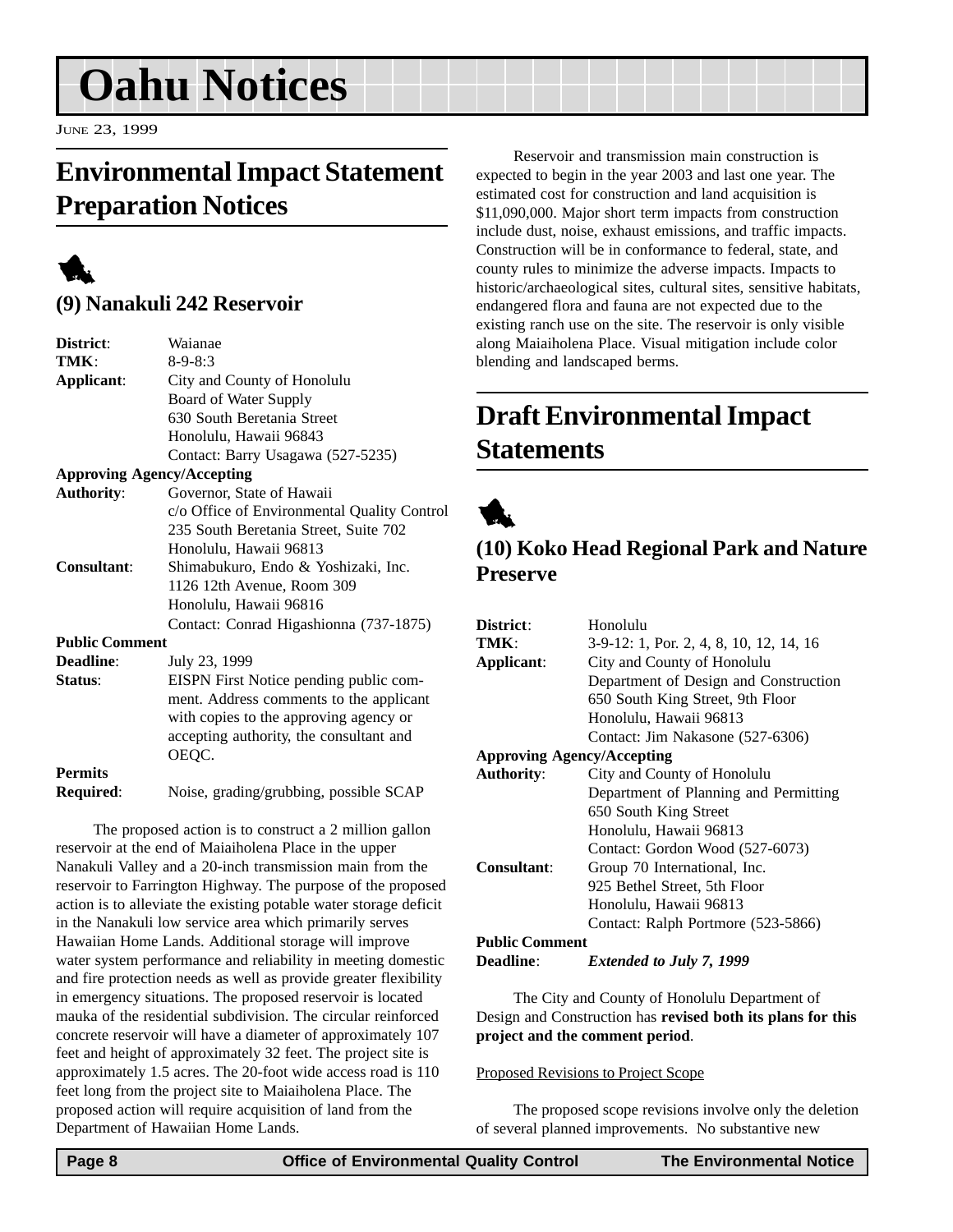<span id="page-8-0"></span>

JUNE 23, 1999

improvements are being added. Project improvements that are to be retained or deleted are as follows:

#### **Former Hawaii Job Corps Site and Koko Crater**

#### A. Deleted Improvements

- 1. New Nature Learning Center and Snack Bar
- 2. New Summit Funicular and Lookout
- 3. New Central Parking Area

4. Demolition of Goeas Memorial Ballfield (i.e., this existing ballfield will be retained)

#### B. Retained Improvements

1. Demolition of all existing buildings except those occupied by the Parks Department's East Honolulu District Maintenance Facility

#### **Hanauma Bay Nature**

A. Retained Improvements in the Upper Park Area

1. New Marine Education Center and Operations Support Facility

2. New Snack Bar and Restroom Facility

3. Reconfiguration and Repaving of Adjoining Observation Plaza and Pedestrian Circulation Areas

4. Demolition of Existing Buildings on the Site to be Occupied by the Above-Described New Facilities

5. Landscaping of the New Facilities Area and the Existing Parking Areas

B. Retained Improvements Between the Upper Park and Lower Beach Areas

1. Resurfacing and Undergrounding of Utilities Within the Lower Beach Access Road

#### C. Retained Improvements in the Lower Beach Area

1. Reconstruction of the Beach Trolley Turnaround

2. Demolition and Replacement of Existing Concession Stand with a New Beach Activities Support Building

3. Demolition and Replacement of Existing Comfort Station No. 1. with a New Comfort Station and Maintenance Building

4. Upgrade of Existing and Addition of New Landscaping

D. Deleted Improvements in the Upper Park Area

1. Demolition of Existing Parking Areas and Re-land scaping of Previously Paved Areas

#### **Transportation**

#### A. Retained Improvements

1. Expanded Beach Trolley Service Between the Hanauma Bay Upper Park and Lower Beach Areas.

B. Deleted Improvements

1. New Park Shuttle Transportation System

2. Reconstruction/Realignment of Existing Kalanianaole Highway Intersections with Koko Head Park Road and Hanauma Bay Road

3. Improvements to Existing Job Corps Site Entry Road

#### **Potential New Hanauma Bay Nature Preserve Improvements Not Discussed in DEIS**

1. New Pedestrian Path From the Upper Park Area to the Lower Beach Area. This improvement was included in amendments to the Hanauma Bay Nature Preserve Master Plan that were described in the "Hanauma Bay Nature Preserve Revised Final Environmental Assess and Negative Declaration", dated December 1996. Also included were the Lower Beach Area improvements. A SMA use permit was issued in March 1997.

2. Entry Road Improvements to Accommodate Pedestrian and/or Bicycle Traffic. The need for them has been pointed out in several DEIS comment letters received to date.

#### **National Environmental Policy Act (NEPA)**



#### **(11) Oahu Proposed Forest National Wildlife Refuge (Draft Environmental Assessment)**

| District:                         | Ewa                              |
|-----------------------------------|----------------------------------|
| TMK                               | $9-5-04:1$ ; 7-6-01:1            |
| Applicant:                        | U.S. Department of the Interior  |
|                                   | Fish and Wildlife Service        |
|                                   | Pacific Island Office            |
|                                   | Box 50088                        |
|                                   | Honolulu, Hawaii 96850           |
|                                   | Contact: Robert Smith (541-2749) |
| <b>Approving Agency/Accepting</b> |                                  |
| Authority:                        | Same as above.                   |
| <b>Public Comment</b>             |                                  |

**Deadline**: July 12, 1999

The U.S. Fish and Wildlife Service (Service) has completed a draft Environmental Assessment describing a proposal to establish the Oahu Forest National Wildlife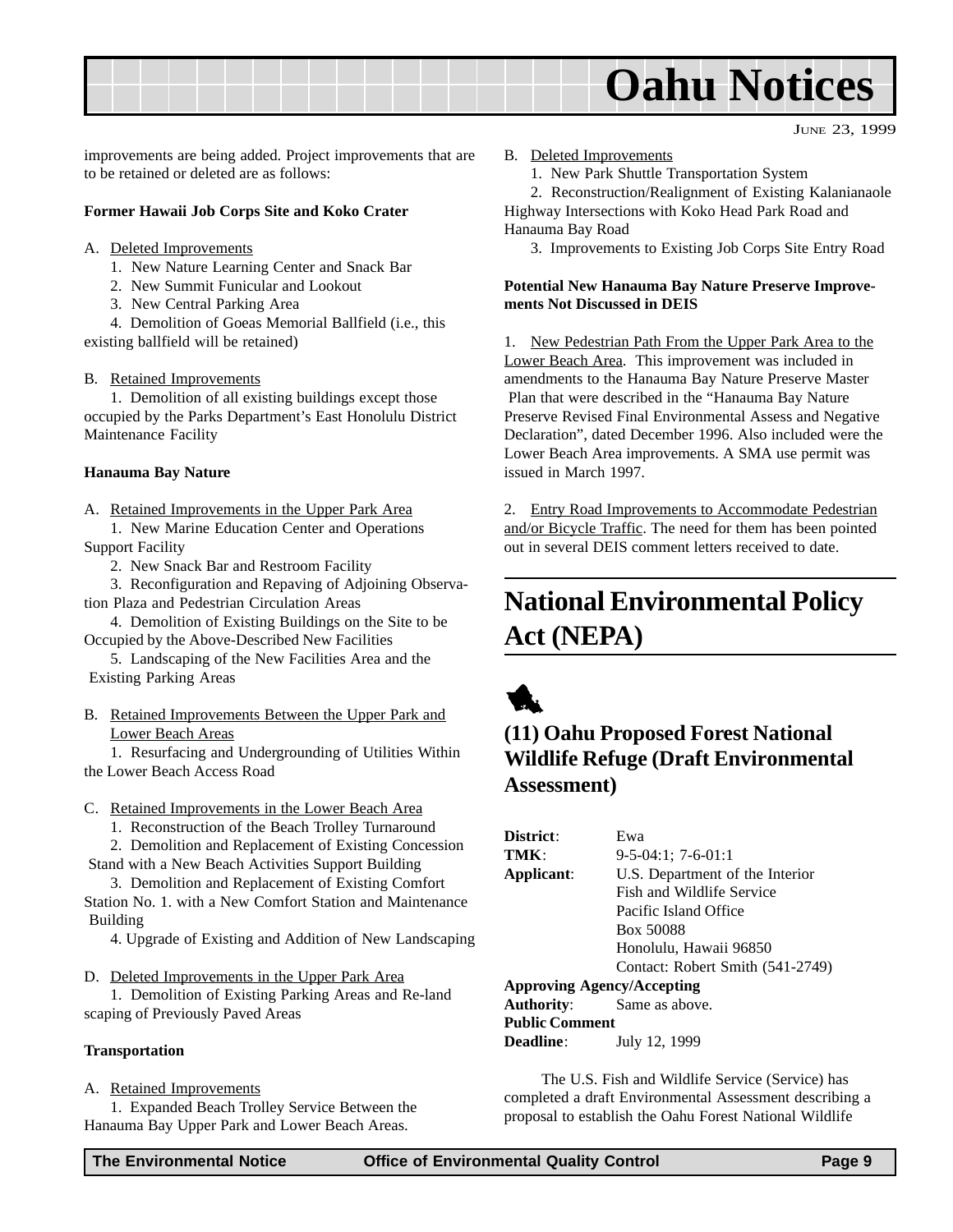# <span id="page-9-0"></span>**Oahu Notices**

#### JUNE 23, 1999

Refuge (Refuge). Located in the middle and upper leeward slopes of the northern Koolau Mountains, Oahu, the proposed Refuge would protect up to 7,119 acres of native forest. The koa and 'ohi'a forests and other natural communities support a rich diversity of native plants and animals including at least four species of endangered Oahu tree snails, 15 endangered plants, one candidate plant species, and one plant species of concern. Native birds on the proposed Refuge include the proposed endangered O'ahu 'Elepaio, the Hawaiian Owl, and native honeycreepers (O'ahu 'Amakihi and 'Apapane).

Refuge management programs are described in the Draft Conceptual Management Plan that is appended to the Draft Environmental Assessment. The purpose of the Refuge would be to protect and recover endangered and threatened species and to conserve native biological diversity of the Refuge. Proposed Refuge management programs include limited new opportunities for compatible public use that includes guided hiking, photography, environmental education, and nature interpretation.

The Draft Environmental Assessment evaluates the environmental effects of two Refuge alternatives and the No-Action alternative. Copies are available at the Hawaii State Library and the Mililani Public Library, or by calling the U.S. Fish and Wildlife Service at 541-2749. Written comments may be addressed to Robert P. Smith, Pacific Islands Manager, U.S. Fish and Wildlife Service, Box 50088, Honolulu, Hawaii, and are due by July 12, 1999.

#### **Previously Published Projects Pending Public Comments**

#### **Draft Environmental Assessments**

#### 1 **St. Rita Catholic Church Parking Lot**

**Applicant**: St. Rita Catholic Church 89-318 Farrington Highway Nanakuli, Hawaii 96792

#### **Approving Agency/Accepting**

**Authority**: City and County of Honolulu Department of Planning and Permitting 650 South King Street, 7th Floor Honolulu, Hawaii 96813 Contact: Steve Tagawa (523-4817)

#### **Public Comment**

**Deadline:** Extended to July 7, 1999

#### $\triangle$  **Kaneohe Bay Sewers Improvement District Project**

| Applicant:                        | City and County of Honolulu         |
|-----------------------------------|-------------------------------------|
|                                   | Department of Design & Construction |
|                                   | 650 South King Street, 2nd Floor    |
|                                   | Honolulu, Hawaii 96813              |
|                                   | Contact: Tina Ono (523-4067)        |
| <b>Approving Agency/Accepting</b> |                                     |
|                                   | <b>Authority:</b> Same as above.    |
| <b>Public Comment</b>             |                                     |

**Deadline**: July 8, 1999

#### 1 **Kuhio Park Terrace Community Resource Center**

| Applicant:                        | Housing and Community Development      |  |
|-----------------------------------|----------------------------------------|--|
|                                   | Corporation of Hawaii                  |  |
|                                   | 677 Oueen Street, Room 300             |  |
|                                   | Honolulu, Hawaii 96813                 |  |
|                                   | Contact: Christine Kinimaka (587-0561) |  |
| <b>Approving Agency/Accepting</b> |                                        |  |
| <b>Authority:</b>                 | Same as above.                         |  |
| <b>Public Comment</b>             |                                        |  |

**Deadline**: July 8, 1999

#### **Acceptance Notices**

#### **Final Environmental Impact Statements**

#### 1 **Pua'ena Campgrounds**

| Applicant:                        | Campers Villages, LLC                    |
|-----------------------------------|------------------------------------------|
|                                   | c/o Maho Bay Camps, Inc.                 |
|                                   | 17A East 73rd Street                     |
|                                   | New York, New York 10021                 |
|                                   | Contact: Stanley Selengut (212-472-9453) |
| <b>Approving Agency/Accepting</b> |                                          |
| <b>Authority:</b>                 | City and County of Honolulu              |
|                                   | Department of Planning and Permitting    |
|                                   | 650 South King Street                    |
|                                   | Honolulu, Hawaii 96813                   |
|                                   | Contact: Sharon Nishiura (527-5028)      |
| Status:                           | FEIS accepted on June 9, 1999 by the     |
|                                   | Department of Planning and Permitting,   |
|                                   | City and County of Honolulu.             |
|                                   |                                          |

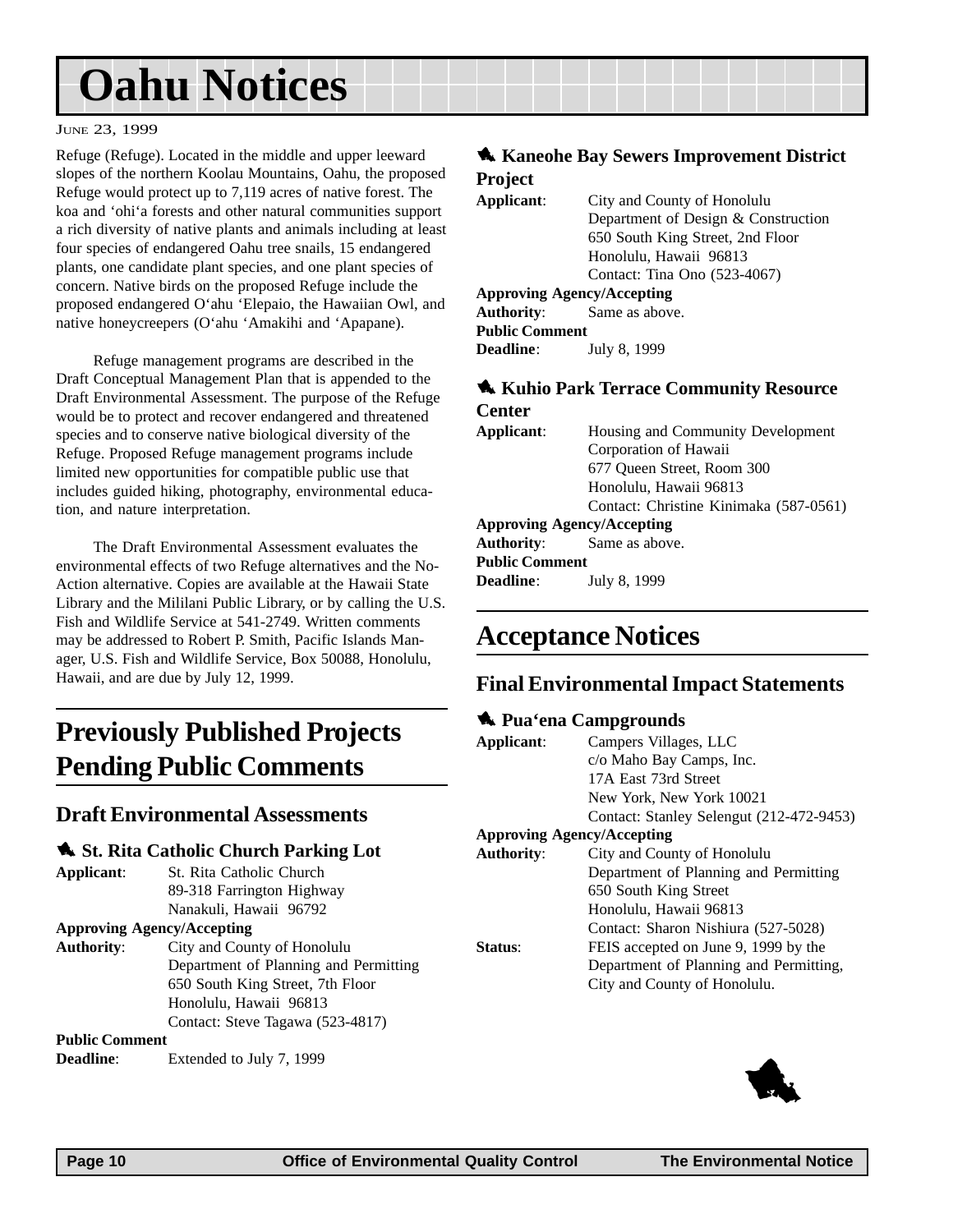## **Maui Notices**

JUNE 23, 1999

#### <span id="page-10-0"></span>**Draft Environmental Assessments**

# $\blacklozenge$

#### **(1) Hamakuapoko Wells No. 1 & 2 Drought Emergency Installations**

| District:             | Wailuku                             |
|-----------------------|-------------------------------------|
| TMK:                  | $2 - 5 - 04:039$                    |
| Applicant:            | County of Maui, Department of Water |
|                       | 200 South High Street               |
|                       | Wailuku, Hawaii 96793               |
|                       | Contact: David Craddick (243-7816)  |
|                       | <b>Approving Agency/Accepting</b>   |
| <b>Authority:</b>     | Same as above.                      |
| Consultant:           | Mink & Yuen, Inc.                   |
|                       | 1670 Kalakaua Ave., Suite 605       |
|                       | Honolulu, Hawaii 96826              |
|                       | Contact: George Yuen (943-1822)     |
| <b>Public Comment</b> |                                     |
|                       |                                     |

**4**

**Deadline**: July 23, 1999

| vvaume.          | $J^{\mu}$ uly $\mu$ <sub>2</sub> , $I^{\mu}$ |
|------------------|----------------------------------------------|
| <b>Status:</b>   | DEA First Notice pending public comment.     |
|                  | Address comments to the applicant with       |
|                  | copies to the consultant and OEOC.           |
| Permits          | Water use $\&$ pump installation, new water  |
| <b>Required:</b> | system approval, construction permits        |
|                  |                                              |

The primary objective of the project is to ensure that the Maui Department of Water (DWS) has adequate water to provide to the Maui Upcountry Water System (UCWS) during periods of drought. The principal mechanism anticipated to achieve this is to exchange water between the DWS and Hawaiian Commercial & Sugar (HC&S), whereby water from Hamakuapoko Wells No. 1 and No. 2 could be pumped into HC&S Reservoir No. 10 and water from Kamole Weir Treatment Plant could be provided to Maui's Upcountry Water System. However, if properly treated, water from Wells No. 1 and No. 2 could be placed directly in the UCWS.

Construction work of the project consists of the following:

1. Two deep wells and pump stations referred to as Hamakuapoko Wells No. 1 and No. 2, control station, prelubrication facility, standby generators, and other related appurtenances.



**1**

2. Approximately 2600 lineal feet of 8-in. pipeline from Well No. 1 to Well No. 2.

3. Approximately 1400 lineal feet of 12-in. pipeline from Well No. 2 to HC&S Reservoir No. 10.

4. Electrical and communication system from Haiku Road, crossing Maliko Beach, to the well sites. This is an above-ground system.

5. Two booster pumps, control tank, control center and other appurtenances. The booster pump will pump water from Well No. 1 to Reservoir No. 10. One of the booster pumps will serve as a standby unit.

6. Booster pumps at Well No. 2 to pump water to HC&S Reservoir No. 10 or Kamole Weir treatment plant clear well, after the water is treated.

7. A granular-activated carbon (GAC) filter and appurtenances if water is used directly for potable purposes.

Items No. 1, 2, 4, and 7 (if built) could be used for Phase I of the East Maui Development Plan which hopes to eventually develop about 16 mgd of water to augment the Central Maui system. This infrastructure will remain in place for drought emergencies regardless of what happens with the East Maui Development Plan.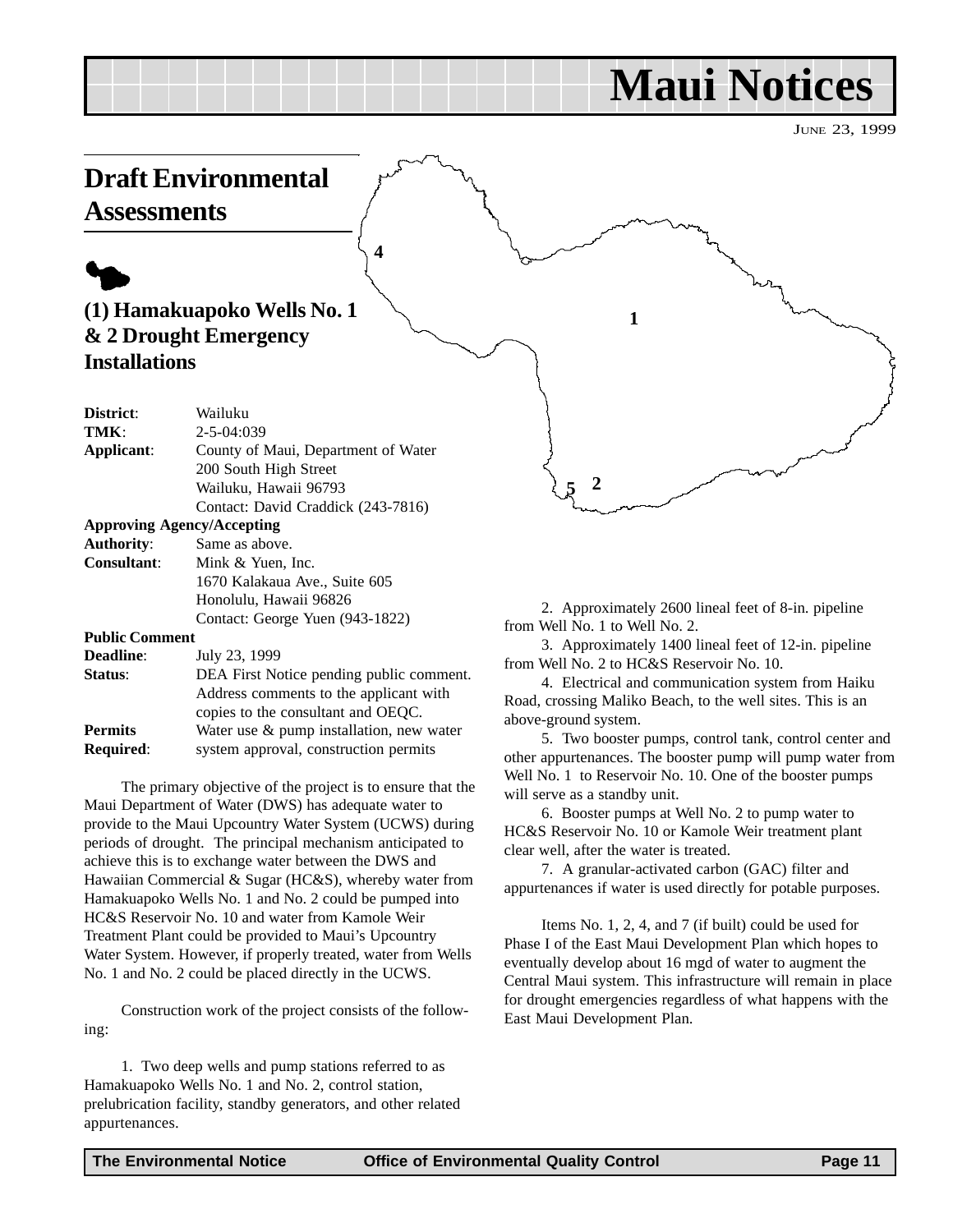# <span id="page-11-0"></span>**Maui Notices**

JUNE 23, 1999



#### **(2) Kanaio Training Area Fence Construction**

| Makawao                                                                                                      |
|--------------------------------------------------------------------------------------------------------------|
| $2 - 1 - 02:01$                                                                                              |
| Hawaii Army National Guard                                                                                   |
| Engineering/environmental Section                                                                            |
| 3949 Diamond Head Road                                                                                       |
| Honolulu, Hawaii 96816                                                                                       |
| Contact: Melissa Dumaran (733-4267)                                                                          |
| <b>Approving Agency/Accepting</b>                                                                            |
| Department of Land and Natural Resources                                                                     |
| <b>Land Division</b>                                                                                         |
| P.O. Box 621                                                                                                 |
| Honolulu, Hawaii 96809                                                                                       |
| Contact: Lauren Tanaka (587-0385)                                                                            |
| <b>Public Comment</b>                                                                                        |
| July 23, 1999                                                                                                |
| DEA First Notice pending public comment.                                                                     |
| Address comments to the applicant with<br>copies to the approving agency or accepting<br>authority and OEQC. |
|                                                                                                              |

**Permits**

**Required**: CDUP

The Hawaii Army National Guard (HIARNG) has entered into an inter-agency agreement with the United States Geological Survey (Biological Resources Division), Resource Management of the Haleakala National Park, the nonprofit agency Living Indigenous Forest Ecosystems, and the Department of Land and Natural Resources' Division of Forestry and Wildlife, to construct several fenced exclosures for the protection and recovery of federally listed endangered species at Kanaio Training Area at Kanaio, Makena, Maui, Hawaii.

Approximately 2 miles of game fencing will be installed around several sites, including a 20 acre kipuka and a cinder gulch at Puu Pohakea in an ongoing effort by HIARNG to restore native ecosystems as stipulated in an informal section 7 consultation under the Endangered Species Act.



#### **(3) Wainee Office Building**

**District**: Lahaina

**TMK**: 4-5-07:04

**Applicant**: Finance Realty, Ltd. 1164 Bishop Street, Suite 1100 Honolulu, Hawaii 96813 Contact: Howard Murai (548-5175) **Approving Agency/Accepting Authority**: County of Maui Department of Planning 250 South High Street Wailuku, Hawaii 96793 Contact: Joe Alueta (270-7735) **Consultant**: Munekiyo, Arakawa & Hiraga, Inc. 305 High Street, Suite 104 Wailuku, Hawaii 96793 Contact: Michael Munekiyo (244-2015) **Public Comment Deadline**: July 23, 1999 **Status**: DEA First Notice pending public comment. Address comments to the applicant with copies to the approving agency or accepting authority, the consultant and OEQC. Permits Building, driveway, electrical, plumbing,

Finance Realty, Ltd. proposes the development of an office building in Lahaina, Maui, Hawaii. The subject property includes 18,638 square feet and is cleared except for some mango trees, grass, and weeds. The project site is bordered by Honoapiilani Highway to the east, Wainee Street to the west, the Piilani Elderly Housing project to the north, and the Longhi Building to the south. Access to the site is via Wainee Street, a two-lane County roadway.

**Required**: and SMA use permits

The subject property is situated within the State "Urban" district and is designated "Business/Commercial" and "Open Space" by the West Maui Community Plan. To establish the appropriate zoning for the proposed office building, the applicant is requesting a Change in Zoning from the "A-1, Apartment" district to the "B-2, Community Business" district.

The proposed office building will be located within the commercial district of Lahaina and is in consonance with existing business/commercial uses in the area. Conceptually, the proposed office building will be a two-story structure with up to 10,000 square feet of floor area and include professional and financial services as tenants. About 23 parking stalls will be provided as well as landscaping of the site's open and parking areas.

Construction of the project will commence upon the receipt of applicable regulatory permits and approvals. Pursuant to Chapter 343, HRS, an Environmental Assessment

 **Page 12 Control Control Control Control Control Page 12 The Environmental Notice Control Control Control**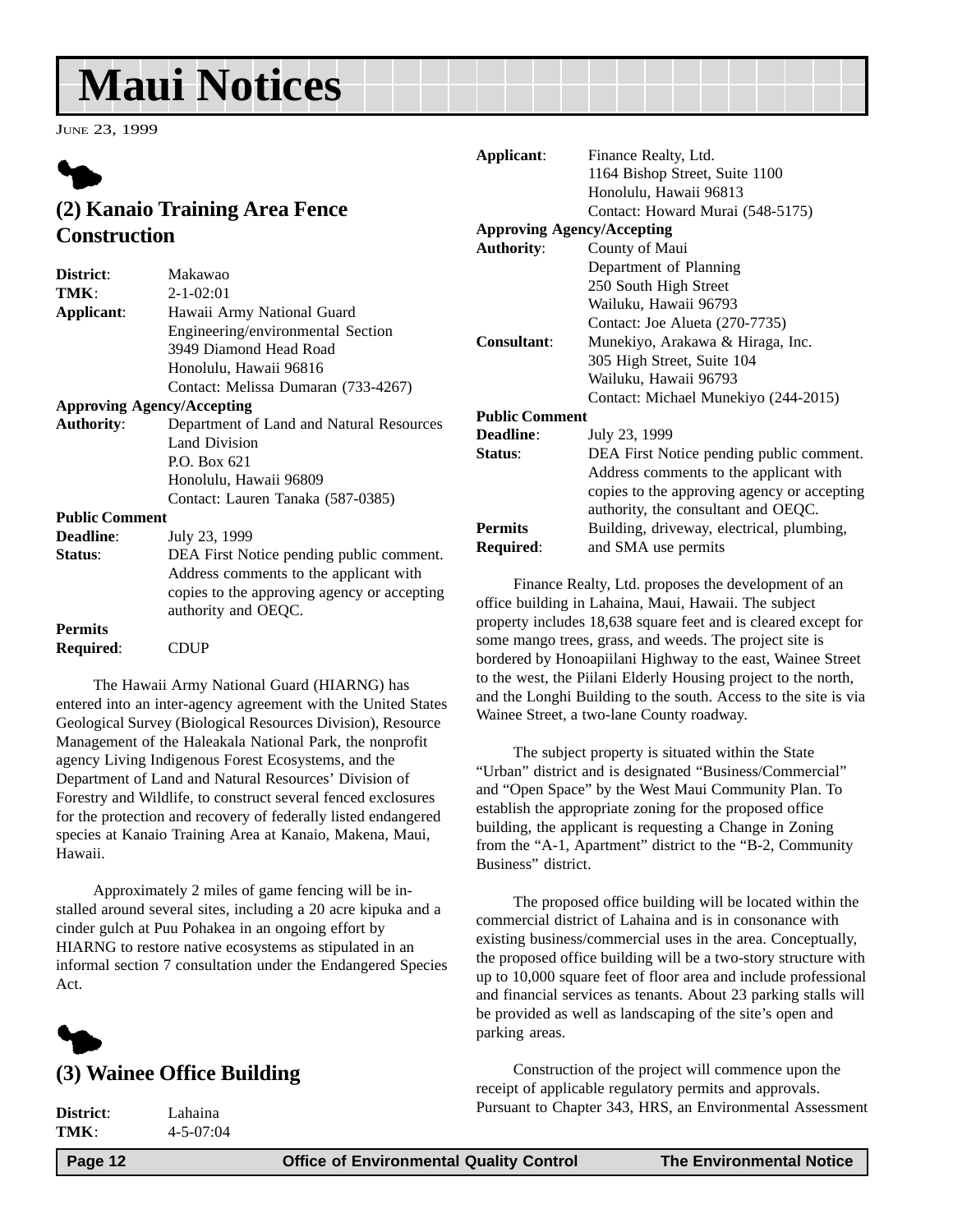<span id="page-12-0"></span>

JUNE 23, 1999

has been prepared since the subject property is within the boundaries of the Lahaina National Historic Landmark.

#### **Final Environmental Assessments/Findings of No Significant Impacts (FONSI)**



#### **(4) Mango Manor Commercial Complex**

| District:                         | Lahaina                                |
|-----------------------------------|----------------------------------------|
| TMK:                              | 4-6-010:025, 026, & 032                |
| Applicant:                        | Barry L. Brown & David B. Rosen        |
|                                   | P.O. Box 11782                         |
|                                   | Lahaina, Maui, Hawaii 96761            |
|                                   | Contact: Barry Brown (661-1800)        |
| <b>Approving Agency/Accepting</b> |                                        |
| <b>Authority:</b>                 | County of Maui, Department of Planning |
|                                   | 250 S. High Street                     |
|                                   | Wailuku, Hawaii 96793                  |
|                                   | Contact: Julie Higa (270-7814)         |
| <b>Consultant:</b>                | Chris Hart & Partners                  |
|                                   | 1955 Main Street, Suite 200            |
|                                   | Wailuku Hawaii 96793                   |
|                                   | Contact: Rory Frampton (242-1955)      |
| <b>Public Challege</b>            |                                        |
| <b>Deadline:</b>                  | July 23, 1999                          |
| Status:                           | FEA/FONSI issued, project may proceed. |
| <b>Permits</b>                    |                                        |
| <b>Required:</b>                  | Change in zoning, building             |

The proposed request involves a Change in Zoning from R-2 Residential District to B-2 Business. The request for Change in Zoning has been processed through the Maui Planning Department and a Public Hearing was held by the Maui Planning Commission on October 13, 1998. The Change in Zoning request is currently pending before the Maui County Council.

The subject property consists of three (3) parcels and is located at 270 Lahainaluna Road on the southeast corner of Honoapiilani Highway and Lahainaluna Road intersection. The property is accessed via Alika Place and has a total area of approximately 23,907 square feet.

The property is in residential use and has been for over 60 years. Existing structures consist of three residential

dwellings and associated ancillary structures. The structures and property had been in a state of disrepair under previous ownership. Since the property's recent purchase in 1997, the current owners have improved the condition of the structures and site considerably.

Approval of the requested Change In Zoning to B-2 Business would establish consistency with the property's West Maui Community Plan Business/Commercial designation.

After completion of the Change in Zoning process, the owners anticipate the construction of the Mango Manor Commercial Complex consisting of two, two-story structures, parking, landscaping and other related improvements. The two structures would contain approximately 12,250 sq. ft. and 1,470 sq. ft. of floor area. The structures would be leased out to businesses for retail and/or office space.

The proposed project's conceptual design is compatible with the historic Victorian style architecture which has been associated with Lahaina Town. The project's scale and architectural features are consistent with the direction established in the County of Maui's Architectural Style Book for Lahaina.



#### **(5) Schatz Residence & Related Improvements**

| District:                         | Makawao                                  |
|-----------------------------------|------------------------------------------|
| TMK:                              | $2 - 1 - 04:46 \& 48$                    |
| Applicant:                        | Douglas Schatz                           |
|                                   | 1625 Sharp Point Drive                   |
|                                   | Fort Collins, Colorado 80525             |
|                                   | Contact: Rory Frampton (242-1955)        |
| <b>Approving Agency/Accepting</b> |                                          |
| <b>Authority:</b>                 | Department of Land and Natural Resources |
|                                   | 1151 Punchbowl Street                    |
|                                   | Honolulu, Hawaii 96813                   |
|                                   | Contact: Tom Eisen (587-0379)            |
| Consultant:                       | Chris Hart & Partners                    |
|                                   | 1955 Main Street, Suite 200              |
|                                   | Wailuku, Hawaii 96793                    |
|                                   | Contact: Rory Frampton (242-1955)        |
| <b>Public Challenge</b>           |                                          |
| <b>Deadline:</b>                  | July 23, 1999                            |
| <b>Status:</b>                    | FEA/FONSI issued, project may proceed.   |
| <b>Permits</b>                    |                                          |
| Required:                         | <b>CDUA</b>                              |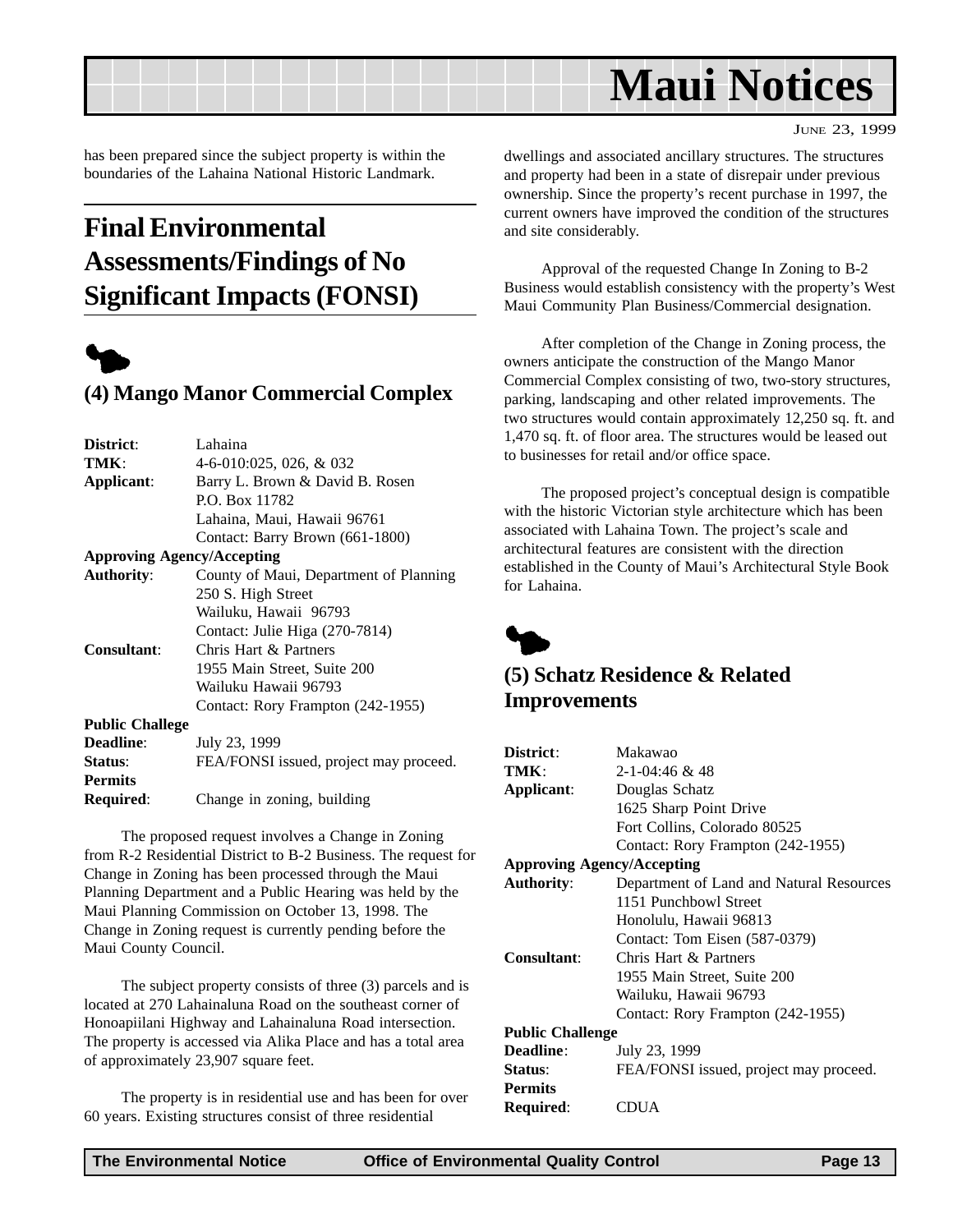# <span id="page-13-0"></span>**Maui Notices**

#### JUNE 23, 1999

The Schatz estate is located on the south side of the island of Maui approximately 4 miles south of the Makena Resort, on the shore at La Perouse Bay. The Keone'o'io Fishpond is included within the property boundaries.

Currently the entire estate contains two single family dwellings, a tennis court and other related improvements consistent with residential development. Access is from the Old Makena Road via a paved driveway near the southeast portion of the property.

In compliance with Chapter 13-5, Hawaii Administrative Rules (HAR), Mr. Douglas Schatz, the applicant, is requesting a Conservation District Use Permit (CDUP) to: demolish an existing residence and construct a 4,285-squarefoot single-family residence and a 700-square-foot swimming pool; construct a 1,746-square-foot dwelling on an adjacent parcel; and install landscaping and related improvements within the State Conservation District located in La Perouse Bay, Keone'o'io, Kalihi Ahupua'a, Honua'ula, Makawao District, Maui Island (TMK 2-1-04: 46 and 48).

The majority of the application area of 12.273 acres is located in the General Subzone of the State Conservation District. The proposed action is identified as an allowable land use within the General Subzone subject to the approval of the Board of Land and Natural Resources.

The proposed homes will incorporate island-style architectural features including dual pitched roofs and covered lanais. Both structures are one story, less than 25 feet in height. The building materials will be earth-tone and natural colors, with stone and lava rock accents, in an archtectural style that recreates a traditional "Dickey style" plantation home.

Significant environmental mitigation measures include but are not limited to the following: a net reduction of impervious surfaces and relocation of new surfaces and structures inland of existing structures which will be demolished; preservation of all identified archaelogical sites; minimization of earthwork through sensitive site planning which will not significantly alter existing topography; leaving intact existing vegetation which provides visual shielding; providing additional landscape plantings in order to further shield structures visually from public areas; providing for improved wastewater treatment and disposal inland of the existing cesspool which is considered a substandard method of treatment.

#### **Previously Published Projects Pending Public Comments**

#### **Draft Environmental Assessments**

|                       | • Kapalua Site 19 Single-Family Residential |
|-----------------------|---------------------------------------------|
| <b>Project</b>        |                                             |
| Applicant:            | Kapalua Land Company, Ltd.                  |
|                       | 1000 Kapalua Drive                          |
|                       | Lahaina. Hawaii 96761                       |
|                       | Contact: Bob McNatt (669-5622)              |
|                       | <b>Approving Agency/Accepting</b>           |
| <b>Authority:</b>     | County of Maui                              |
|                       | Department of Planning                      |
|                       | 250 South High Street                       |
|                       | Wailuku, Hawaii 96793                       |
|                       | Contact: Ann Cua (270-7735)                 |
| <b>Public Comment</b> |                                             |
| <b>Deadline:</b>      | July 8, 1999                                |

#### **Draft Environmental Impact Statements**

#### 3 **Zond-Pacific 20 MW Windfarm Project**

| Applicant:            | Zond-Pacific                             |
|-----------------------|------------------------------------------|
|                       | 485 Waiale Drive                         |
|                       | Wailuku, Hawaii 96793                    |
|                       | Contact: Keith Avery (244-9389)          |
|                       | <b>Approving Agency/Accepting</b>        |
| Authority:            | Department of Land and Natural Resources |
|                       | Land Division                            |
|                       | P.O. Box 621                             |
|                       | Honolulu, Hawaii 96809                   |
|                       | Contact: Lauren Tanaka (587-0385)        |
| <b>Public Comment</b> |                                          |
| <b>Deadline:</b>      | July 23, 1999                            |

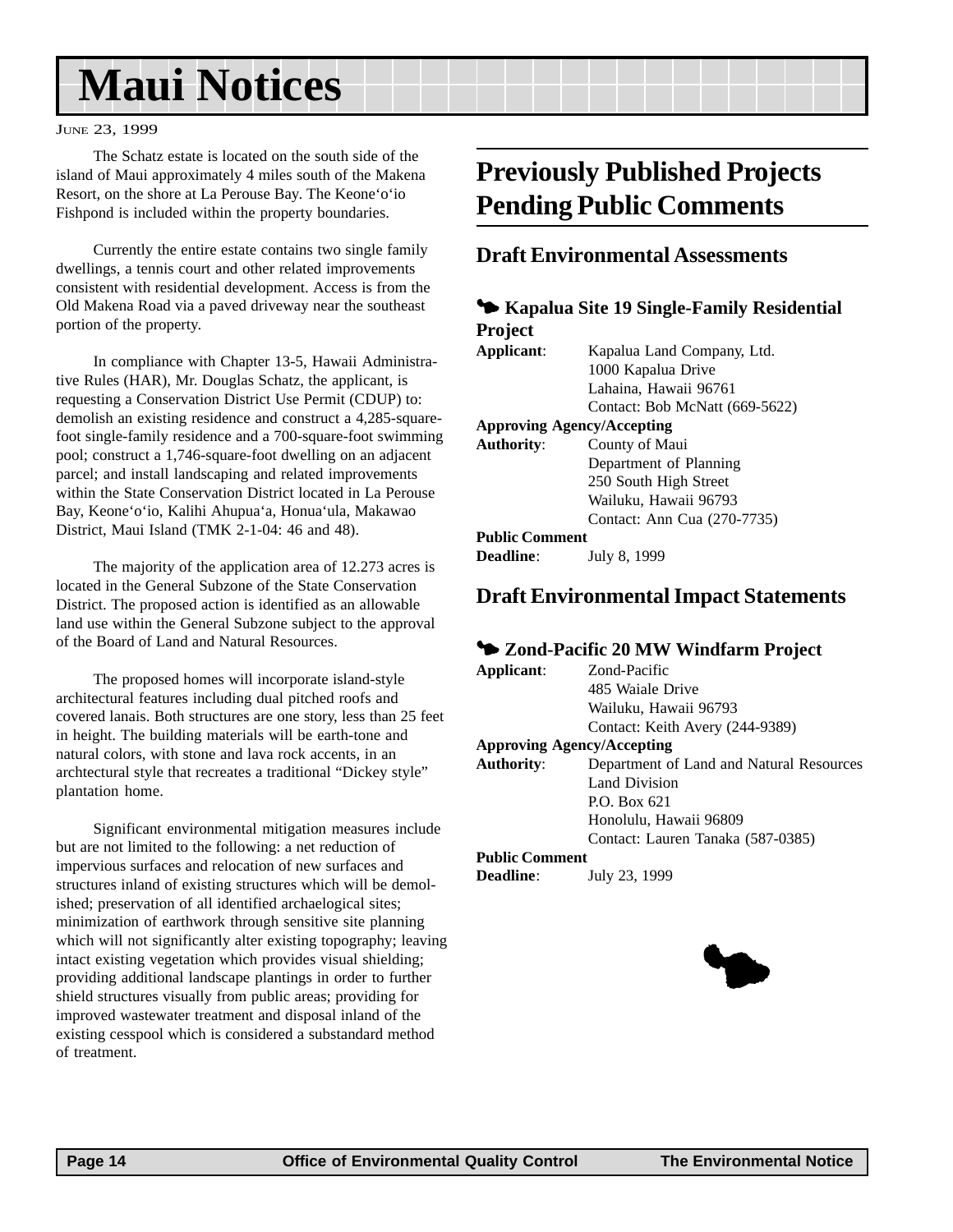# <span id="page-14-0"></span>**Molokai Notices**

#### **Draft Environmental Assessments**



#### 2 **(1) Maunaloa Golf Course**

| District:             | Molokai                                     |
|-----------------------|---------------------------------------------|
| TMK:                  | 5-1-2:por. 4, por. 18, por. 29              |
| Applicant:            | Molokai Ranch, Ltd.                         |
|                       | 55 Merchant Street, Suite 2000              |
|                       | Honolulu, Hawaii 96813                      |
|                       | Contact: Harold Edwards (531-0158)          |
|                       | <b>Approving Agency/Accepting</b>           |
| <b>Authority:</b>     | County of Maui                              |
|                       | Department of Planning                      |
|                       | 250 South High Street                       |
|                       | Wailuku, Hawaii 96793                       |
|                       | Contact: John Min (270-7735)                |
| <b>Consultant:</b>    | Munekiyo, Arakawa & Hiraga, Inc.            |
|                       | 305 High Street, Suite 104                  |
|                       | Wailuku, Hawaii 96793                       |
|                       | Contact: Milton Arakawa (244-2015)          |
| <b>Public Comment</b> |                                             |
| <b>Deadline:</b>      | July 23, 1999                               |
| Status:               | DEA First Notice pending public comment.    |
|                       | Address comments to the applicant with      |
|                       | copies to the approving agency or accepting |
|                       | authority, the consultant and OEQC.         |
| <b>Permits</b>        | Community plan amendment, change in         |
| Required:             | zoning                                      |
|                       |                                             |

The applicant, Molokai Ranch, Ltd., proposes to establish a new 18 hole golf course and accessory improvements in Maunaloa, Moloka'i, Hawai'i. Located approximately 1.8 miles east of Maunaloa Town, a portion of the project site occupies the former Punaloa Golf Course developed by Libby McNeil. The purpose of the proposed action is to provide an additional recreational amenity which helps to nurture and sustain the tourism industry on Moloka'i.

The golf course measures 6,850 yards from the championship tees. A two-level clubhouse of approximately 4,598 square feet is proposed. A driving range/practice area and a course maintenance area are proposed within the grounds of the golf course.

The source of irrigation water for the golf course is nonpotable water from an existing aquaculture wastewater pond of the Palaau Prawn & Shrimp Company located in Palaau Flats. An 8-inch irrigation waterline is proposed to extend from the pond to an existing jeep trail which leads to the golf course site. Approximately 5.3 miles of waterline are proposed to be installed.

Potable water needs are proposed to be supplied by the private system which supplies water to Maunaloa Town.

Access to the golf course is through an old pineapple field road which extends from Maunaloa Town to the golf course.

Construction should be initiated upon completion of all applicable governmental approvals. A construction time frame of 12 months is anticipated. The construction cost is estimated to be \$9.6 million.

2

JUNE 23, 1999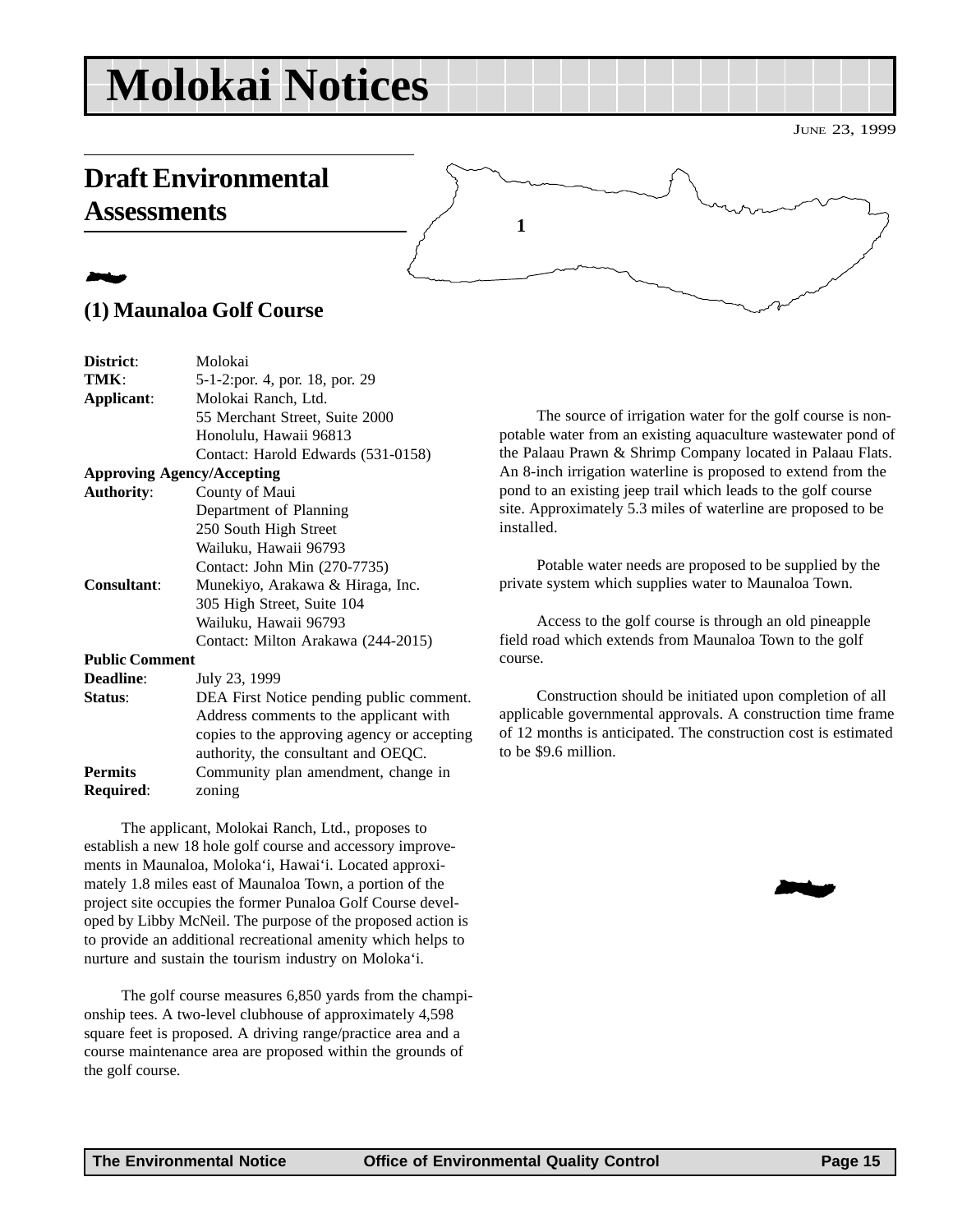## <span id="page-15-0"></span>**Hawaii Notices**

JUNE 23, 1999

#### **Final Environmental Assessments/Findings of No Significant Impacts (FONSI)**

 $\blacktriangleright$ 

**Permits**

**Required**: Grading

#### **(1) North Hawaii Community Hospital Emergency Vehicle Access Driveway**

| District:               | South Kohala                           |
|-------------------------|----------------------------------------|
| TMK:                    | $6 - 7 - 02:11$                        |
| Applicant:              | Department of Accounting and General   |
|                         | Services                               |
|                         | 1151 Punchbowl Street                  |
|                         | Honolulu, Hawaii 96813                 |
|                         | Contact: Gordon Matsuoka/Alan Sanborn  |
|                         | $(586-0499)$                           |
|                         | <b>Approving Agency/Accepting</b>      |
| <b>Authority:</b>       | Same as above.                         |
| Consultant:             | Wilson Okamoto & Associates, Inc.      |
|                         | 1907 South Beretania Street, Suite 400 |
|                         | Honolulu, Hawaii 96826                 |
|                         | Contact: John Sakaguchi (946-2277)     |
| <b>Public Challange</b> |                                        |
| <b>Deadline:</b>        | July 23, 1999                          |
| Status:                 | FEA/FONSI issued, project may proceed. |

North Hawaii Community Hospital (NHCH) is proposing to construct an Emergency Vehicle Access Driveway EVAD) on land owned by the State of Hawaii and used by the State of Hawaii Department of Accounting and General Services (DAGS) under Executive Order No. 2632 for the Waimea Civic Center. The 620-foot long EVAD will permit emergency vehicles (ambulances, police, and fire) only direct access to the hospital emergency room (ER) from Mamalahoa Highway.

The Site Selection Report and Final Environmental Impact Statement for the North Hawaii Community Hospital was accepted by the Governor on September 9, 1994.

The proposed EVAD will be located adjacent to the eastern boundary of NHCH on the parcel occupied by the Waimea Civic Center. On February 24, 1997, DAGS granted



NHCH a right-of-entry to construct the EVAD. The entire 64 foot wide right-of-entry will be fenced with a 6-foot high chain link security fence to separate the EVAD from the activities in the Waimea Civic Center. One 6-foot wide baffle opening will be provided along the fence to allow personal access to the EVAD from the Waimea Civic Center area, if necessary. In addition, a vehicle security gate will be located near the terminus of the EVAD.

The travel surface of the proposed EVAD will be approximately 12 feet wide and will be limited to access or ingress only from Mamalahoa Highway for emergency vehicles. Currently, vehicle access for emergency vehicles and other ER users is via the Hospital main entrance on Mamalahoa Highway and then along an access roadway/ parking lot system which encircles the Hospital building. Signs will be posted on Mamalahoa Highway and on the Hospital property to limit use of the EVAD to emergency vehicles.

The project site State Land Use District classification is Urban. The County of Hawaii General Plan designation is MD/FP for the project site. The County of Hawaii Zoning is A-40a for the project site.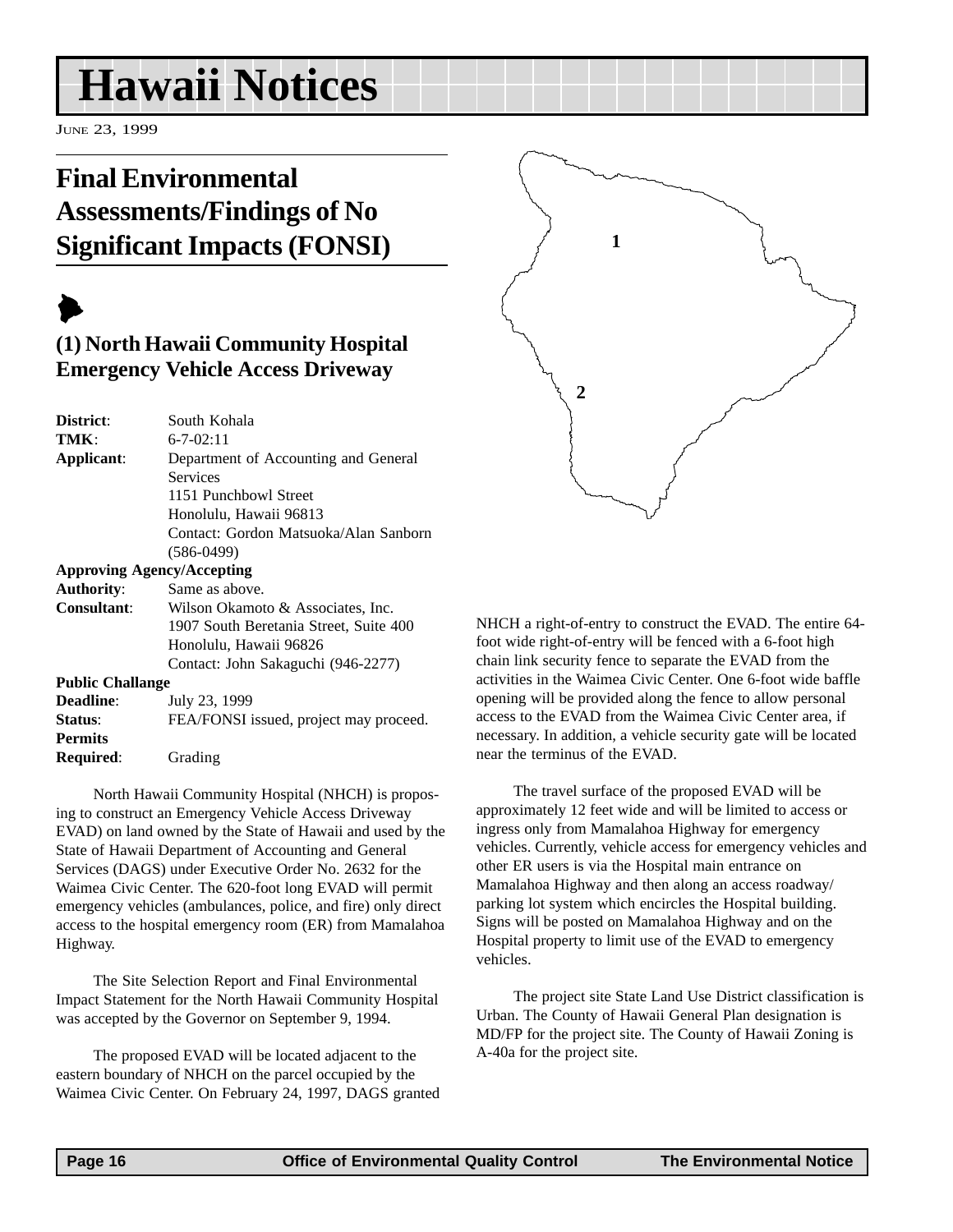## **Hawaii Notices**

JUNE 23, 1999

#### <span id="page-16-0"></span>**Draft Environmental Impact Statements**

## $\blacktriangleright$

#### **(2) Mamalahoa Highway Bypass Road**

| District:             | North and South Kona                         |  |  |  |
|-----------------------|----------------------------------------------|--|--|--|
| TMK:                  | Portions of 8-1-9:03, 04, 08, 09, 33, 34; 8- |  |  |  |
|                       | 1-7:01, 45, 54, 55; 8-1-4:01, 03,54; 7-9-    |  |  |  |
|                       | 12:04, 05, 06, 09; 7-9-6:03, 04, 05, 07, 19, |  |  |  |
|                       | 25; 7-9-5:01, 05, 06, 09, 14; and 7-8-10:30  |  |  |  |
| Applicant:            | 1250 Oceanside Partners dba Oceanside        |  |  |  |
|                       | 1250                                         |  |  |  |
|                       | 78-6831 Ali'i Drive, Suite #K-15             |  |  |  |
|                       | Kailua-Kona, Hawaii 96740                    |  |  |  |
|                       | Contact: Mr. Robert Stuit (324-1500)         |  |  |  |
|                       | <b>Approving Agency/Accepting</b>            |  |  |  |
| <b>Authority:</b>     | County of Hawaii                             |  |  |  |
|                       | Department of Public Works                   |  |  |  |
|                       | 25 Aupuni Street, Suite 202                  |  |  |  |
|                       | Hilo, Hawaii 96720                           |  |  |  |
|                       | Contact: Jiro Sumada (961-8321)/Tom Pack     |  |  |  |
|                       | $(327 - 3530)$                               |  |  |  |
| <b>Consultant:</b>    | <b>PBR Hawaii</b>                            |  |  |  |
|                       | 101 Aupuni Street, Suite 310                 |  |  |  |
|                       | Hilo, Hawaii 96720                           |  |  |  |
|                       | Contact: James Leonard (961-3333)            |  |  |  |
| <b>Public Comment</b> |                                              |  |  |  |
| Deadline:             | August 9, 1999                               |  |  |  |
| Status:               | DEIS First Notice pending public comment.    |  |  |  |
|                       | Address comments to the applicant with       |  |  |  |
|                       | copies to the approving agency or accepting  |  |  |  |
|                       | authority, the consultant and OEQC.          |  |  |  |
| <b>Permits</b>        |                                              |  |  |  |
| <b>Required:</b>      | SMA use & other related construction         |  |  |  |
|                       | permits                                      |  |  |  |

The proposed Mamalahoa Highway Bypass Road extends approximately five miles and connects Ali'i Highway near it terminus in Keauhou (in the North Kona district) to Mamalahoa Highway at its junction with Napo'opo'o Road in Captain Cook (in the South Kona district). The proposed roadway, which will consist of two-lanes with sufficient rights-of-way for four-lanes, will be designed and constructed in accordance with the standards set forth by the County of Hawaii Department of Public Works.

The roadway is being proposed by Oceanside 1250 to meet the conditions of zoning approval for the Villages at Hokukano (Hokuli'a) project. The bypass road is intended to mitigate project generated traffic impacts on the existing roadway system in the vicinity of the project and to help relieve the existing traffic congestion along Mamalahoa Highway between the towns of Honalo and Captain Cook.

#### **Previously Published Projects Pending Public Comments**

#### **Draft Environmental Assessments**

#### 6 **East Hawaii Detention Facility**

| Applicant:            | County of Hawaii, Police Department      |  |  |  |
|-----------------------|------------------------------------------|--|--|--|
|                       | $c/\sigma$ Office of Housing & Community |  |  |  |
|                       | Development                              |  |  |  |
|                       | 50 Wailuku Drive                         |  |  |  |
|                       | Hilo, Hawaii 96720                       |  |  |  |
|                       | Contact: Royce Shiroma (961-8379)        |  |  |  |
|                       | <b>Approving Agency/Accepting</b>        |  |  |  |
| Authority:            | Same as above.                           |  |  |  |
| <b>Public Comment</b> |                                          |  |  |  |
| <b>Deadline:</b>      | July 8, 1999                             |  |  |  |
|                       | ◆ Kawailani Street Improvements          |  |  |  |
|                       |                                          |  |  |  |

| Applicant:            | County of Hawaii                  |  |  |
|-----------------------|-----------------------------------|--|--|
|                       | Department of Public Works        |  |  |
|                       | 25 Aupuni Street                  |  |  |
|                       | Hilo, Hawaii 96720                |  |  |
|                       | Contact: Galen Kuba (961-8327)    |  |  |
|                       | <b>Approving Agency/Accepting</b> |  |  |
|                       | <b>Authority:</b> Same as above.  |  |  |
| <b>Public Comment</b> |                                   |  |  |
| <b>Deadline:</b>      | July 8, 1999                      |  |  |
|                       |                                   |  |  |

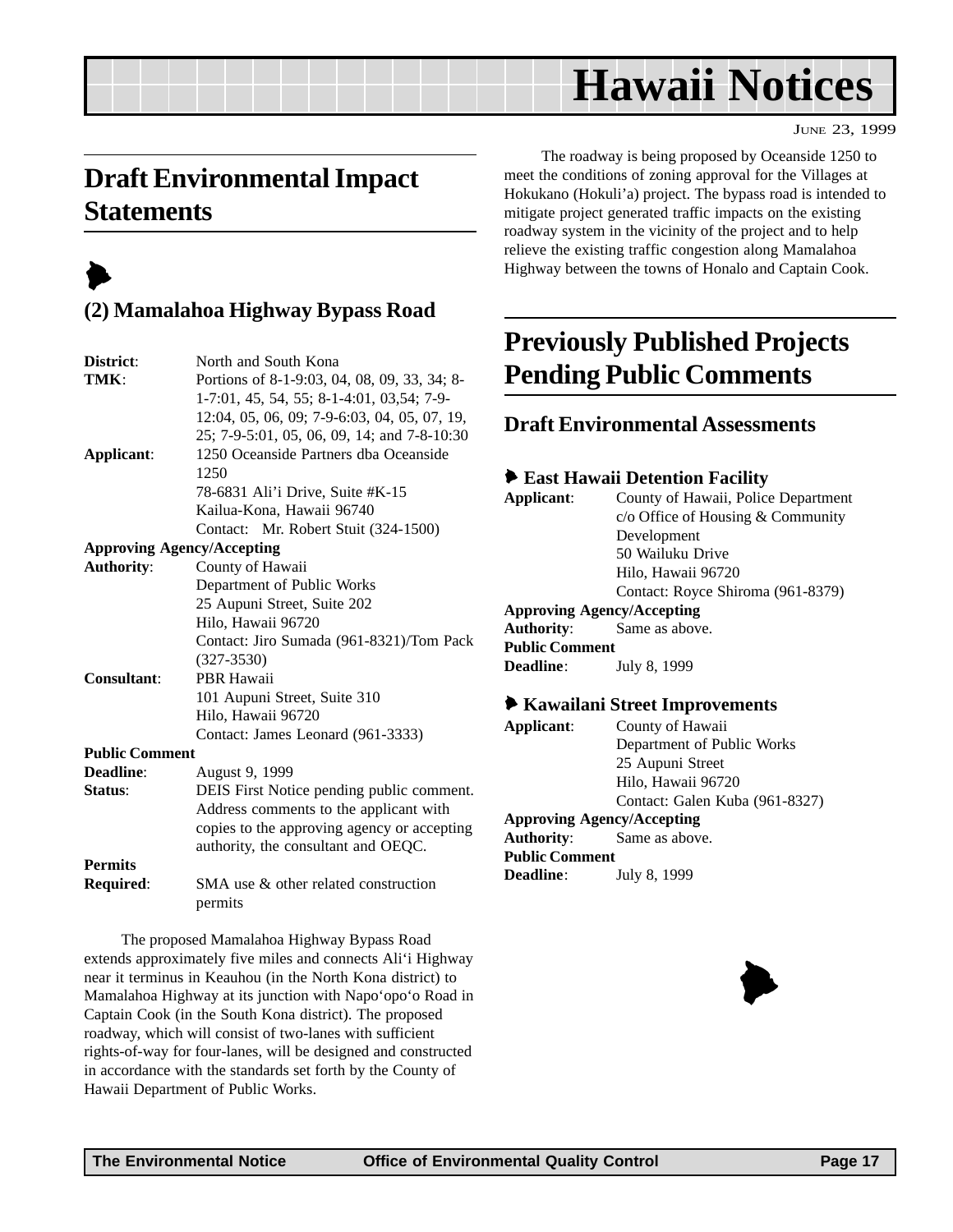# <span id="page-17-0"></span>**Kauai Notices**

JUNE 23, 1999

#### **Draft Environmental Assessments**

#### $\bullet$ **(1) Kauai Main Police Facility/Emergency Operating Center/Prosecuting Attorney Offices**

| <b>District:</b>                  | Lihue.                                   |  |  |  |
|-----------------------------------|------------------------------------------|--|--|--|
| TMK:                              | $3-06-02-18$                             |  |  |  |
| Applicant:                        | County of Kauai                          |  |  |  |
|                                   | Department of Public Works               |  |  |  |
|                                   | 4444 Rice Street, Suite 275              |  |  |  |
|                                   | Lihue, Hawaii 96766                      |  |  |  |
|                                   | Contact: Douglas Haigh (241-6650)        |  |  |  |
| <b>Approving Agency/Accepting</b> |                                          |  |  |  |
| <b>Authority:</b>                 | Same as above.                           |  |  |  |
| <b>Public Comment</b>             |                                          |  |  |  |
| <b>Deadline:</b>                  | July 23, 1999                            |  |  |  |
| <b>Status:</b>                    | DEA First Notice pending public comment. |  |  |  |
|                                   | Address comments to the applicant with a |  |  |  |
|                                   | copy to OEQC.                            |  |  |  |
| <b>Permits</b>                    |                                          |  |  |  |
| Required:                         | Building, zoning $\&$ use permits        |  |  |  |
|                                   |                                          |  |  |  |

The project is the development of an 8 acre site for the Kauai Main Police Station/Emergency Operating Center/ Offices of the Prosecuting Attorney. Improvements include site grading, landscaping, employee access road and parking, one two story 58,000 SF building and one two story 10,000 SF building. The site is located near Lihue Airport and adjacent to the planned State Judiciary Complex.

It is anticipated that a finding of no significant impact (FONSI) will be made for this project. The project was clearly identified in the Lihue-Hanamaulu Master Site Plan Environmental Impact Statement and the County rezoning of the site specifically identifies the Kauai Main Police Facility and Emergency Operating Center uses.

# **2 1**

#### **Final Environmental Assessments (FONSI)**

 $\bullet$ 

#### **(2) Limahuli Garden Lo'i Restoration Project**

| District:                         | Hanalei                                  |  |  |
|-----------------------------------|------------------------------------------|--|--|
| TMK:                              | 5-9-3:39, 41                             |  |  |
| Applicant:                        |                                          |  |  |
|                                   | Limahuli Garden of the National Tropical |  |  |
|                                   | <b>Botanical Garden</b>                  |  |  |
|                                   | P.O. Box 808                             |  |  |
|                                   | Hanalei, Hawaii 96714                    |  |  |
|                                   | Contact: Chipper Wichman (826-5547)      |  |  |
| <b>Approving Agency/Accepting</b> |                                          |  |  |
| <b>Authority:</b>                 | Department of Land and Natural Resources |  |  |
|                                   | P.O. Box 621                             |  |  |
|                                   | Honolulu, Hawaii 96809                   |  |  |
|                                   | Contact: Tom Eisen (587-0386)            |  |  |
| Consultant:                       | Ben Welborn (826-1079)                   |  |  |
|                                   | P.O. Box 1261                            |  |  |
|                                   | Hanalei, Hawaii 96714                    |  |  |
| <b>Public Challenge</b>           |                                          |  |  |
| Deadline:                         | July 23, 1999                            |  |  |
| Status:                           | FEA/FONSI issued, project may proceed.   |  |  |
| <b>Permits</b>                    |                                          |  |  |
| Required:                         | CDUA, SMA                                |  |  |
|                                   |                                          |  |  |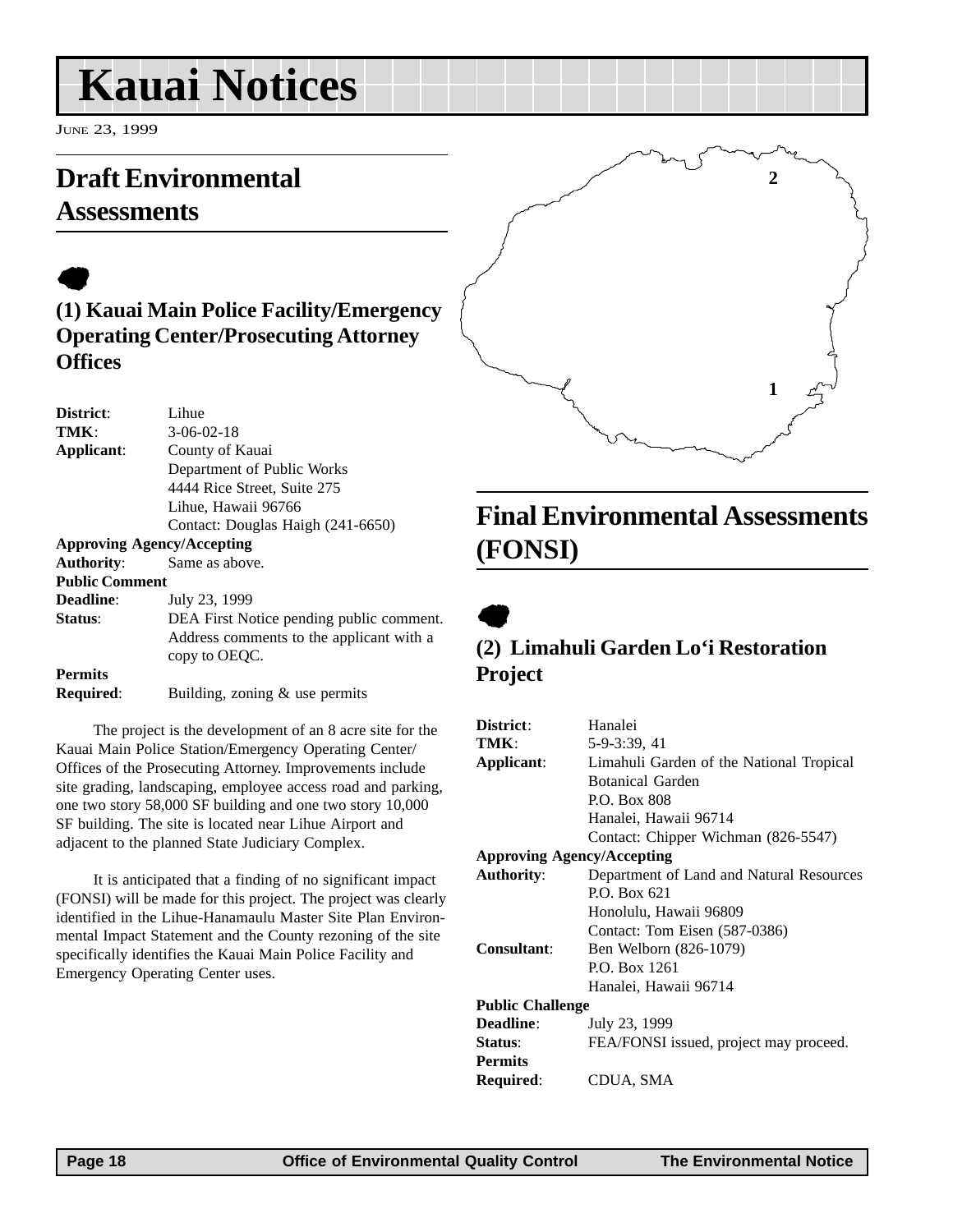## **Kauai Notices**

JUNE 23, 1999

<span id="page-18-0"></span>As its name suggests, the Limahuli Garden Lo'i Restoration Project seeks to restore the ancient lo'i kalo (irrigated taro terraces) that are located on lots 106 & 107 (TMK numbers 05-09-03:39 and 05-09-03:41) within the Halelea District of the County of Kaua'i. Total land area: 3.69 acres. The identified project area lies within a Limited Subzone of the Conservation District, and within a Coastal Zone Management Area of the State of Hawai'i.

As described in the comprehensive CDUA and Management Plan, the Lo'i Restoration Project will be undertaken by the National Tropical Botanical Garden's Limahuli Garden, a non-profit organization dedicated to the preservation and study of the world's tropical plant species. The project will be carried out in a 3-phase approach that has been developed in consultation with the Department of Land and Natural Resources, State Historic Preservation Division (SHPD). The three project phases will be 1) Clearing  $&$ Brush Removal; 2) Archaeological Inventory Survey of the Resources; and 3) Physical Restoration of the Lo'i.

Once physical restoration of the lo'i has been completed, the terraces will be planted with a germ plasm collection of Hawaiian taro cultivars and managed for their preservation.

Impacts resulting from the proposed action will be almost exclusively positive. The project will restore important cultural, natural, and archaeological resources. The action will also create opportunities for research and education. Negative impacts that could result from the proposed project have been identified and avoided or mitigated. No significant negative impacts are expected.

#### **Previously Published Projects Pending Public Comments**

#### **Draft Environmental Assessments**

#### 7 **Sherwood Single Family Home**

**Applicant**: Karen Sherwood (826-9621) P.O. Box 3500-201 Princeville, Hawaii 96722

#### **Approving Agency/Accepting**

**Authority**: Department of Land and Natural Resources P.O. Box 621 Honolulu, Hawaii 96809 Contact: Ed Henry (587-0380)

**Public Comment**

#### **Deadline:** July 8, 1999

#### **Upcoming ATOC Public Information and EIS Scoping Meetings**

The Office of Naval Research (ONR) has formally announced its intent to prepare an Environmental Impact Statement (EIS) to continue operation of the sound source installed by the Acoustic Thermometry of Ocean Climate (ATOC) Project north of Kauai.

The ATOC sound source is located approximately 8 nautical miles north of Kauai at a depth of 2,648 ft. The objectives of the ATOC Feasibility Study were to determine the precision with which acoustic methods could be used to measure large-scale ocean temperature changes and to determine the potential effects of the sound source transmissions on marine mammals. Results indicate that the acoustic travel times can be measured much more accurately than expected and that there were no biologically significant effects observed in conjunction with the transmissions. Based upon these positive results, the Office of Naval Research will prepare an EIS to continue operation of the sound source for an additional five years. For additional details, please see, the June 15, 1999, *Federal Register*, at page 32029.

Public information and EIS scoping meetings will be held at the following locations:

#### **Tuesday, June 29, 1999**

7:00 to 9:30 PM Wai'oli Hui'ia Church Mission Hall 5-5363 Kuhio Highway Hanalei, Kaua'i

#### **Wednesday, June 30, 1999**

7:00 to 9:30 PM Kaua'i Community College Dining Room 3-1901 Kaumuali'i Highway Lihu'e, Kaua'i

#### **Thursday, July 1, 1999**

7:00 to 9:30 PM Hawai'i Imin International Conference Center East-West Center, 2nd Floor, Pacific Room 1777 East-West Road Honolulu, Hawai'i

Written comments regarding the scope of the upcoming EIS must be submitted by **AUGUST 15, 1999**, to: ATTN: Office of Naval Research, c/o Kathleen J. Vigness, Marine Acoustics, Inc., 901 Stuart Street, Ste. 708, Arlington, VA 22203.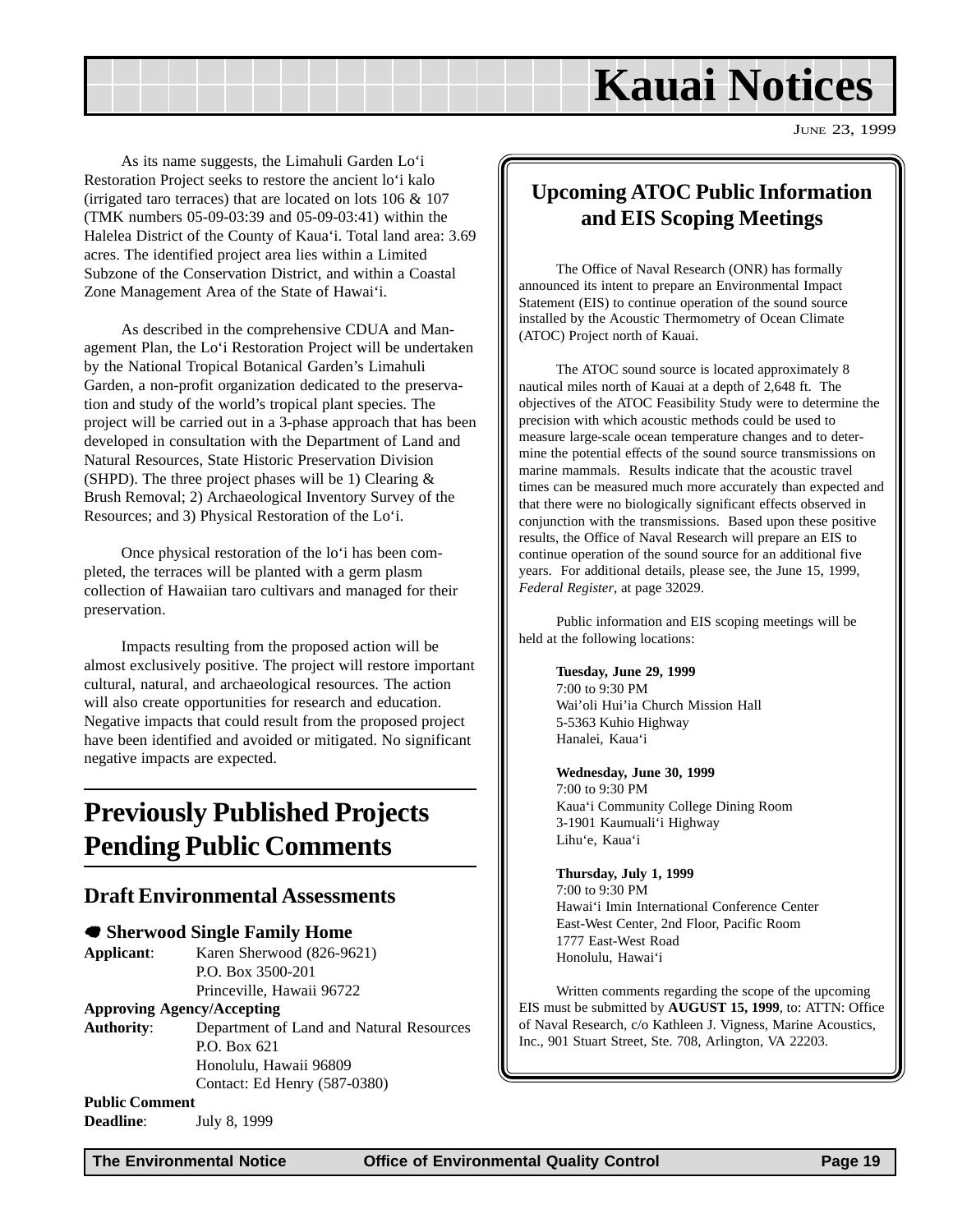# <span id="page-19-0"></span>**Shoreline Notices**

JUNE 23, 1999

#### **Shoreline Certification Applications**

Pursuant to § 13 -222-12, HAR the following shoreline certification applications are available for inspection at the DLNR District Land Offices on Kauai, Hawaii and Maui and at Room 220, 1151 Punchbowl St., Honolulu, Oahu (Tel: 587-0414). All comments shall be submitted in writing to the State Land Surveyor, 1151 Punchbowl Street, Room 210, Honolulu, HI 96813 and postmarked no later than fifteen (15) calendar days from the date of the public notice of the application.

| Case<br>No. | Date<br>Received | Location                                                                                                                                                                                | Applicant                                                            | Tax Map<br>Key                      |
|-------------|------------------|-----------------------------------------------------------------------------------------------------------------------------------------------------------------------------------------|----------------------------------------------------------------------|-------------------------------------|
| $OA - 720$  | 05/12/99         | Makai Side of Kamehameha<br>Highway at Punaluu Stream,<br>Haleaha, Koolauloa, Oahu<br>(Kamehameha Highway, Punaluu)                                                                     | ControlPoint Surveying,<br>Inc. for State of Hawaii                  | $5 - 3 - 02$<br>and $5 - 3 -$<br>05 |
| $MA - 037$  | 06/08/99         | Lot 1-A, Ld Ct App 1896,<br>Papaanui, Honuaula, Makawao,<br>Maui (Makena Road, Kihei)                                                                                                   | Valera, Inc. for John &<br>Kamaka Kukahiko Makena<br>Corp.           | $2 - 1 - 07:79$                     |
| $MA-189$    | 06/01/99         | Pors of RP 1663, Ap 1, LCAw<br>5524, Ap 1 to L. Koina & RP<br>2236, LCAw 8522-B, Ap 1 to Kale<br>Davis, Honokahua, Napili 2 & 3,<br>Lahaina, Maui (Lower<br>Honoapiilani Road, Lahaina) | Warren Unemori<br>Engineering, Inc. for<br>Kapalua Coconut Grove LLC | $4 - 2 - 04:26$                     |
| $MA-210$    | 06/01/99         | Por of LCAw 11216, Ap 21 to M.<br>Kekauonohi being also all of<br>Lot 48 of Makena Beach Lots,<br>Palaea, Honuaula, Makawao, Maui<br>(Makena Road, Kihei)                               | Warren Unemori<br>Engineering, Inc. for<br>Colter Bay Holding, LLC   | $2 - 1 - 11:20$                     |
| $MA-211$    | 06/08/99         | Parcel 16, Waiokama, Lahaina,<br>Maui (465 Front Street)                                                                                                                                | Valera, Inc. for Charles<br>B. & Suzanne J. Adams                    | $4 - 6 - 02 : 16$                   |
| $MA-212$    | 05/10/99         | Por of Grant 1166 to D Baldwin,<br>J. F. Pogue, and S. E. Bishop,<br>Kahana, Kaanapali, Lahaina,<br>Maui (4591 Lower Honoapiilani<br>Road)                                              | Akamai Land Surveying,<br>Inc, for William O'Brien                   | $4 - 3 - 05 : 26$                   |
| $MA-213$    | 06/03/99         | RP 8251, LCAw 3424:B, Ap 1 to<br>Kaleleiki, Aki, Lahaina (Front<br>Street, Lahaina)                                                                                                     | Akamai Land Surveying,<br>Inc for Sueda &<br>Associates, Inc.        | $4 - 5 - 01:42$                     |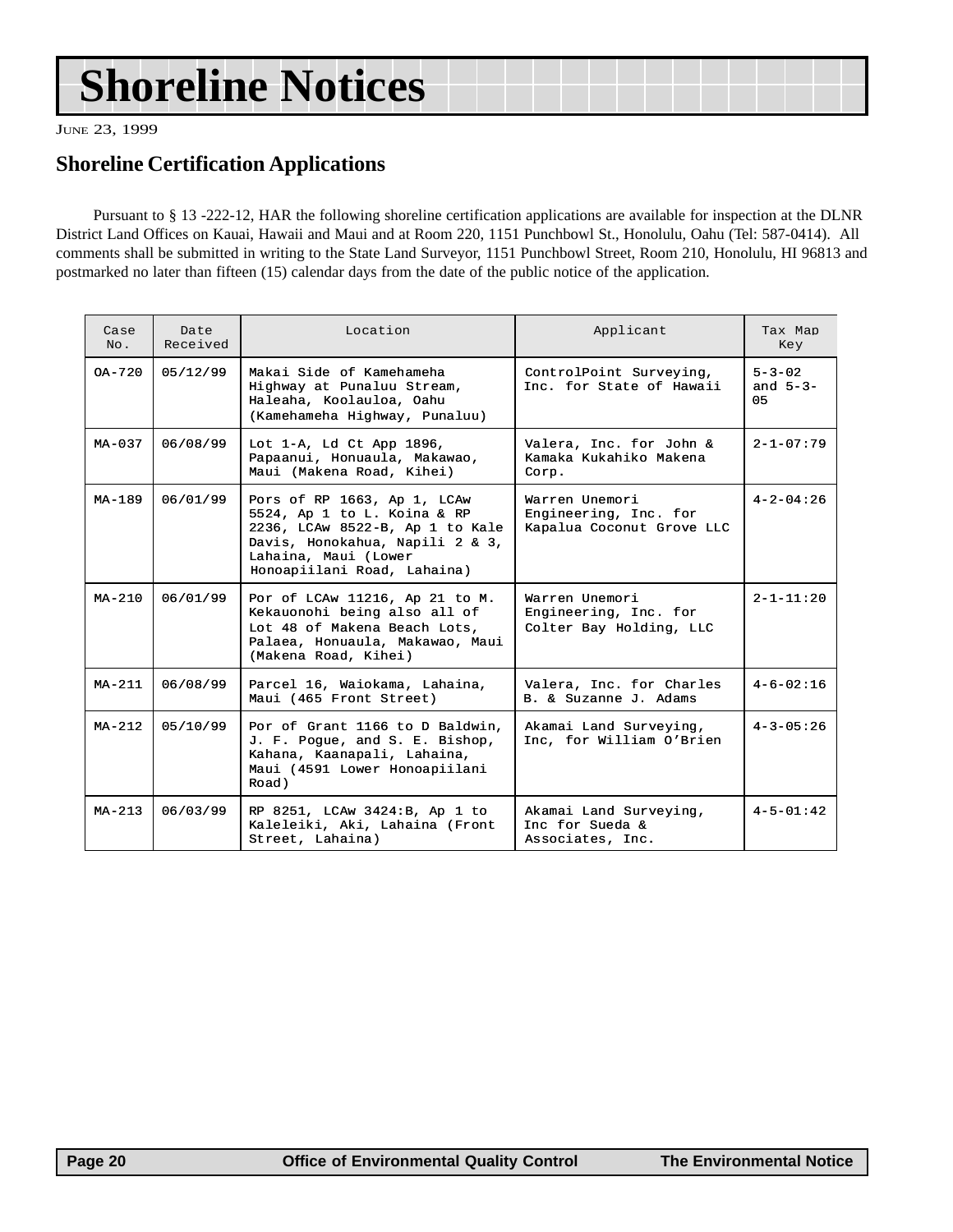# <span id="page-20-0"></span>**Shoreline Notices**

JUNE 23, 1999

#### **Shoreline Certifications and Rejections**

Pursuant to §13-222-26, HAR the following shorelines have been certified or rejected by the DLNR. A person may appeal a certification or rejection to the BLNR, 1151 Punchbowl Street, Room 220, Honolulu, HI 96813, by requesting in writing a contested case hearing no later than twenty (20) calendar days from the date of public notice of certification or rejection.

| Case<br>No. | Date<br>Cert/Rej      | Location<br>Applicant                                                                                                                                                                                                                                                                                                                                                                                 |                                                              | Tax Map<br>Key           |
|-------------|-----------------------|-------------------------------------------------------------------------------------------------------------------------------------------------------------------------------------------------------------------------------------------------------------------------------------------------------------------------------------------------------------------------------------------------------|--------------------------------------------------------------|--------------------------|
| $OA - 235$  | Certified<br>06/10/99 | Lot 1059, Ld Ct App 677 (Map<br>253), Kaneohe, Koolaupoko, Oahu<br>(602 Kaimalino Place)                                                                                                                                                                                                                                                                                                              | Hawaii Land<br>Consultants for Mary<br>Strue                 | $4 - 4 - 39:21$          |
| $OA-718$    | Certified<br>06/10/99 | Lot 24, Ld Ct App 124, Kapaka,<br>Koolauloa, Oahu (53-851<br>Kamehameha Highway)                                                                                                                                                                                                                                                                                                                      | Robert Sing for<br>Herbert & Mildred<br>Swift                | $5 - 3 - 13:30$          |
| $MA-071$    | Certified<br>06/10/99 | Lot 3 of Hamakuapoko, Hui<br>Partition Section 2, Paia, Maui<br>(Loio Place, Paia, Maui)                                                                                                                                                                                                                                                                                                              | Ana Aina Land<br>Surveyors for Richard<br>and Lynn Rasmussen | $2 - 6 - 04:19$          |
| $HA - 205$  | Certified<br>06/10/99 | Unit A, Limited Common Element<br>of Lot B of Puako Sands Elua<br>Condominium Project Being<br>Portions of Lots 78 & 79 of the<br>Puako Beach Lots (HTS Plat 414-<br>B) Being Also Portions of Grant<br>S-13672 to Albert Soloff &<br>Grant 13494 to Alfred J.<br>Nobriga & Beatrice T. Nobriga<br>at Lalamilo, Waimea, South<br>Kohala, Hawaii (address not<br>assigned - Waikoloa, South<br>Kohala) | Wes Thomas Associates<br>for Michael Kimball                 | $6 - 9 - 03:$<br>Por. 18 |
| $HA-206$    | Certified<br>06/10/99 | Unit A, Limited Common Element<br>of Lot D of Puako Sands Eha<br>Condo Project Being a Portion<br>of LCAw 8559-B, Ap 6 to W.C.<br>Lunalilo, Lalamilo, Waimea,<br>South Kohala, Hawaii (address<br>not assigned - Waikoloa, South<br>Kohala)                                                                                                                                                           | Wes Thomas Associates<br>for Brian McGann                    | $6 - 9 -$<br>02:Por.26   |
| $HA - 207$  | Certified<br>06/10/99 | Lot 3, Being a Por. of RP 1930<br>to Asa Thurston on a Por. of<br>LCAw 387, Pt 4, Sec 2, No. 3 to<br>the American Board of<br>Commissioners for Foreign<br>Missions, Waiaha 1st, North<br>Kona, Hawaii (75-5930 Alii<br>Dirive)                                                                                                                                                                       | Wes Thomas Associates<br>for Catherine Donohue               | $7 - 5 - 18:65$          |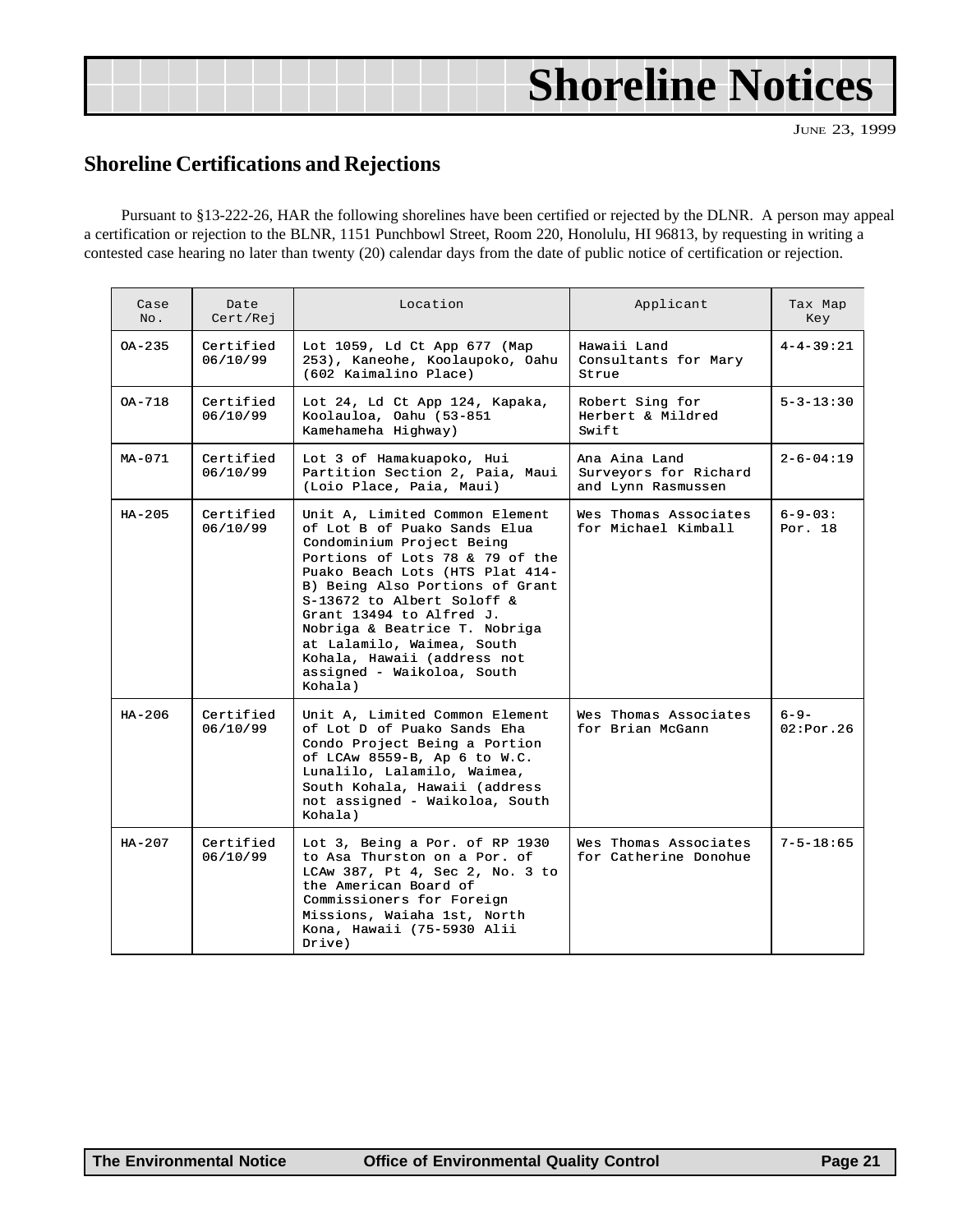# <span id="page-21-0"></span>**Conservation District Notices**

JUNE 23, 1999

#### **Departmental Permits**

Persons interested in commenting on the following Conservation District Use Application (Departmental Permit) must submit comments to the Department of Land and Natural Resources.

Also, anyone interested in receiving notification of determinations on Conservation District Use Applications (Departmental Permits) must submit requests to DLNR that include the following information:

1) Name and address of the requestor;

2) The departmental permit for which the requestor would like to receive notice of determination; and,

3) The date the notice was initially published in the Environmental Notice.

Both comments and requests for notification of determinations must be submitted to DLNR within thirty days from the initial date that the notice was published in the Environmental Notice.

Please send comments and requests to: State of Hawaii, Department of Land and Natural Resources, Land Division, 1151 Punchbowl Street, Honolulu, Hawaii 96813

While DLNR will make every effort to notify those interested in the subject CDUA, it is not obligated to notify any person not strictly complying with the above requirements. For more information, please contact Lauren Tanaka at 587-0385.

#### **Carroll Consolidation & Resubdivision**

| File No.:              | CDUA HA-2923                                     |
|------------------------|--------------------------------------------------|
| Applicant:             | Mary and David Carroll                           |
| Location:              | Hokukano, Kau, Hawaii                            |
| TMK:                   | $9 - 5 - 16:36$                                  |
|                        | Proposed Action: Consolidation and resubdivision |
| 343, HRS deter: Exempt |                                                  |
|                        | Appl. Contact: Steven Lim, Esq. (935-6644)       |

# **Alien Species Permits**

Before most alien organisms can be brought into Hawaii they must receive a permit from the Board of agriculture. The application is first reviewed by experts in biology and heard in a public meeting of the Committee on Plants and Animals. To learn more about these permit applications, interested parties are encouraged to contact: Plant Quarantine Branch, Hawaii Department of Agriculture, 701 Ilalo St., Honolulu, HI 96813, Ph. 586-0846.

The following import applications are now being reviewed by the Hawaii Department of Agriculture.

#### **Chromophyte, CCMP1144, and** *Ostreococcus tauri* **Importation**

Request to 1) Allow the importation of currently unlisted algae, Chromophyte, CCMP1144, and *Ostreococcus tauri* by special permit for scientific research and 2) establish permit conditions for the importation of marine algae, Chromophyte, CCMP1144, and *Ostreococcus tauri*, for laboratory research.

**Purpose**: A researcher at the University of Hawaii is requesting import of these marine algae to study its polyunsaturated fatty acids in photosynthetic pigments.

#### **Restrict Movement of Hosts Known to Spread the Red Imported Fire Ant,** *Solenopsis invicta*

Request for 1) a finding that the unrestricted introduction of hosts known to spread the red imported fire ant, *Solenopsis invicta*, (i.e., rooted plants or plant cuttings with soil or media attached and baled hay or baled straw from areas infested by the red imported fire ant, which include thirteen states and the commonwealth of Puerto Rico) constitutes an emergency situation and 2) approval of an interim rule to restrict the movement into the State of Hawaii of hosts known to spread the red imported fire ant, *Solenopsis invicta*, (i.e., rooted plants or plant cuttings with soil or media attached and baled hay or baled straw from areas infested by the red imported fire ant, which include thirteen states and the commonwealth of Puerto Rico).

**Purpose**: Allows the Department of Agriculture to stop the movement into the State of Hawaii of all rooted plants or plant cuttings with soil or media attached and baled hay or baled straw from areas infested by the red imported fire ant, which include thirteen states and the commonwealth of Puerto Rico, unless they have been treated and are certified to be free of red imported fire ant. Shipments with 10 or fewer plants are exempted but will require 100% inspection.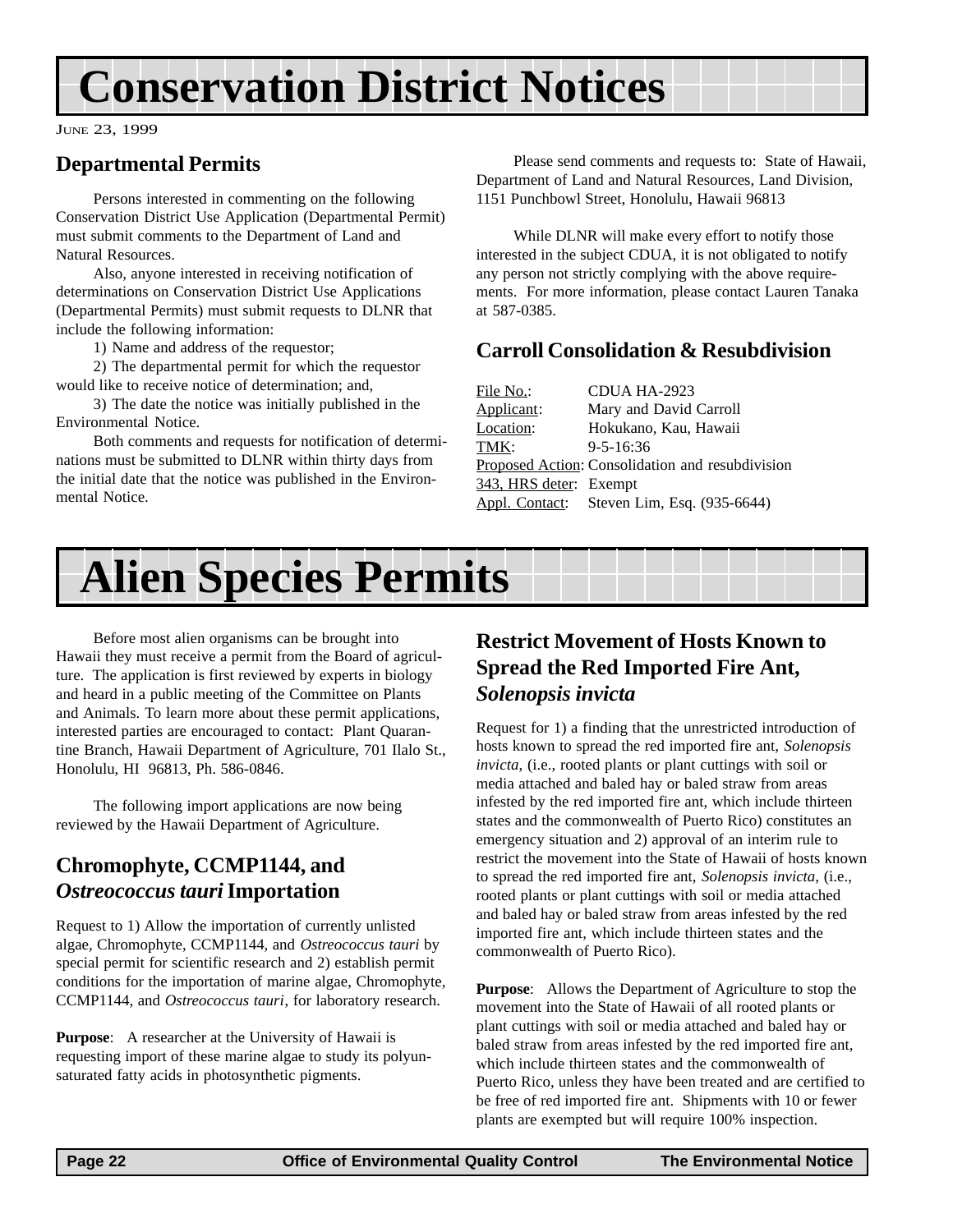# **Pollution Control Permits**

JUNE 23, 1999

#### **Department of Health Permits**

The following is a list of some pollution control permits currently being reviewed by the State Department of Health. For more information about any of the listed permits, please contact the appropriate branch or office of the Environmental Management Division at 919 Ala Moana Boulevard, Honolulu.

| Branch &                                               | Applicant &<br>Permit Number                                                   | Project Location                                                                 | Pertinent<br>Dates | Proposed Use                                                                |
|--------------------------------------------------------|--------------------------------------------------------------------------------|----------------------------------------------------------------------------------|--------------------|-----------------------------------------------------------------------------|
| Safe<br>Drinking<br>Water<br>Branch,<br>$586 - 4258$ , | Hawaii Army<br>National Guard,<br>Facilities<br>Management<br>UH-1940          | 1046 Leilani St.,<br>General Lyman Field<br>Hilo, Hawaii                         | n/a                | Abandonment of<br>one of two<br>injection wells<br>for surface<br>drainage. |
| Safe<br>Drinking<br>Water<br>Branch,<br>$586 - 4258$ , | Kona Community<br>Hospital, Hawaii<br>Health Systems<br>Corporation<br>UH-1386 | 69 Haukapila Road,<br>Kealakekua, North<br>Kona, Hawaii                          | n/a                | lModification of<br>one of three<br>sewage injection<br>wells.              |
| Safe<br>Drinking<br>Water<br>Branch,<br>$586 - 4258$ , | BOC Gases/<br>Gaspro, Inc.,<br>UO-2057                                         | BOC Gases-Gaspro Ewa<br>Beach Facility,<br>91-102 Kaomi Loop,<br>Kapolei, Hawaii | n/a                | Register one<br>injection well<br>for cooling<br>water disposal.            |

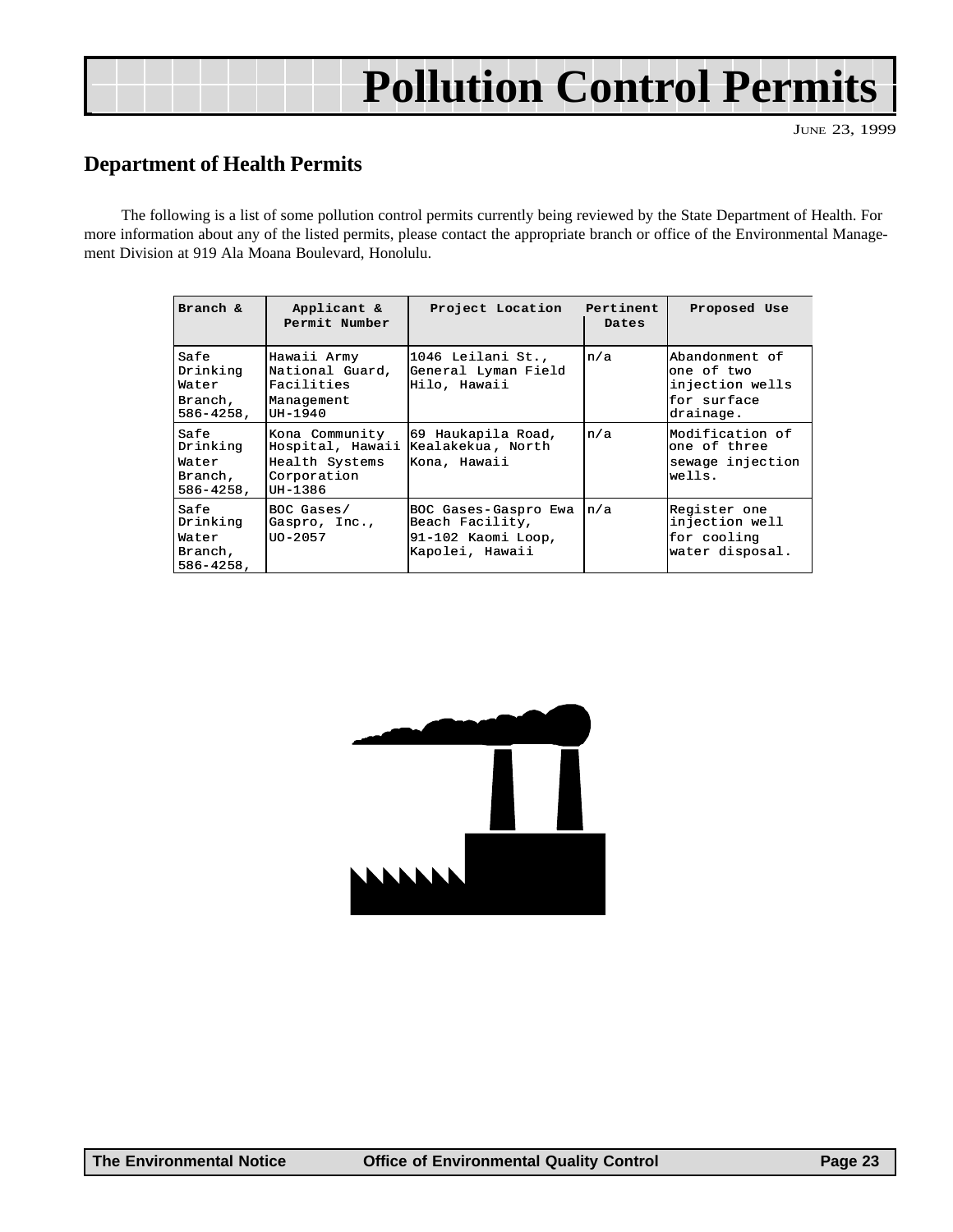# <span id="page-23-0"></span>**Coastal Zone News**

JUNE 23, 1999

#### **Federal Consistency Reviews**

The Hawaii Coastal Zone Management (CZM) Program has received the following federal actions to review for consistency with the CZM objectives and policies in Chapter 205A, Hawaii Revised Statutes. This public notice is being provided in accordance with section 306(d)(14) of the National Coastal Zone Management Act of 1972, as amended. For more information, please call John Nakagawa with the Hawaii CZM Program at 587-2878. Federally mandated deadlines require that comments be received by the date specified for each CZM consistency review and can be mailed to: David W. Blane, Director, Office of Planning, Dept. of Business, Economic Development and Tourism, P.O. Box 2359, Honolulu, Hawaii 96804. Or, fax comments to the Hawaii CZM Program at 587-2899.

#### **(1) Regulatory Adjustments to the Fishery Management Plan for the Pelagics Fisheries of the Western Pacific Region**

**Federal Action**: Direct Federal Activity

**Federal Agency**: Western Pacific Regional Fishery Management Council, 522-8220 **Location**: Wake Island, Johnston Atoll, Howland & Baker Island, Palmyra Island & Kingman Reef, and Jarvis Island

#### **Proposed Action**:

Proposed regulatory adjustments shall: (1) require all troll and pelagic handline vessels to obtain a permit and submit a logbook to fish in the U.S. Pacific Remote Island Areas (Wake Island, Johnston Atoll, Howland & Baker Island, Palmyra Island & Kingman Reef, and Jarvis Island); and, (2) require that longline vesels permitted under the Hawaii longline limited access permit to submit a logbook regardless of where it lands its catch in the U.S. Pacific region.

**Comments Due**: July 7, 1999

#### **(2) City and County of Honolulu Purchase of New Buses**

**Federal Action**: Federal Funds - Urban Mass Transportation Capital Improvement Grant **Federal Agency**: Federal Transit Administration **Applicant**: City and County of Honolulu Department of Transportation Services Contact: Phyllis Kurio, 527-6894

#### **Location**: Oahu **Proposed Action**:

Purchase 14 new 40-foot buses to replace those in the City's bus fleet reaching their maximum useful service. **Comments Due**: July 7, 1999

#### **(3) USS Arizona Memorial Visitor Center Shoreline Stabilization Structure, Pearl Harbor, Oahu**

|                                                                                                                                                                                                                                                                                                 | <b>Federal Action:</b> Direct Federal Action |
|-------------------------------------------------------------------------------------------------------------------------------------------------------------------------------------------------------------------------------------------------------------------------------------------------|----------------------------------------------|
| <b>Federal Agency: National Park Service</b>                                                                                                                                                                                                                                                    |                                              |
|                                                                                                                                                                                                                                                                                                 | Contact: Faith Caplan, environmental         |
|                                                                                                                                                                                                                                                                                                 | consultant, 593-1116                         |
|                                                                                                                                                                                                                                                                                                 | <b>Location:</b> Pearl Harbor, Oahu          |
| <b>Proposed Action:</b>                                                                                                                                                                                                                                                                         |                                              |
| $\mathbf{m}$ at $\mathbf{r}$ and $\mathbf{r}$ and $\mathbf{r}$ and $\mathbf{r}$ and $\mathbf{r}$ and $\mathbf{r}$ and $\mathbf{r}$ and $\mathbf{r}$ and $\mathbf{r}$ and $\mathbf{r}$ and $\mathbf{r}$ and $\mathbf{r}$ and $\mathbf{r}$ and $\mathbf{r}$ and $\mathbf{r}$ and $\mathbf{r}$ and |                                              |

The National Park Service is proposing to replace 514 feet of the existing shoreline stabilization structure, which has deteriorated, at the USS Arizona Memorial Visitor Center. The National Park Service has filed a CZM federal consistency negative determination that the project will not affect Hawaii's CZM area.

#### **Marine and Coastal Zone Management Advisory Group**

The Marine and Coastal Zone Management Advisory Group (MACZMAG) will hold its next regularly scheduled meeting on Friday, July 16, 1999 from 9:00 a.m. - 11:00 a.m. in the State Office Tower, Room 204.

MACZMAG meeting agendas and minutes are now available on the Hawaii Coastal Zone Management Program web page at www.hawaii.gov/dbedt/czm.